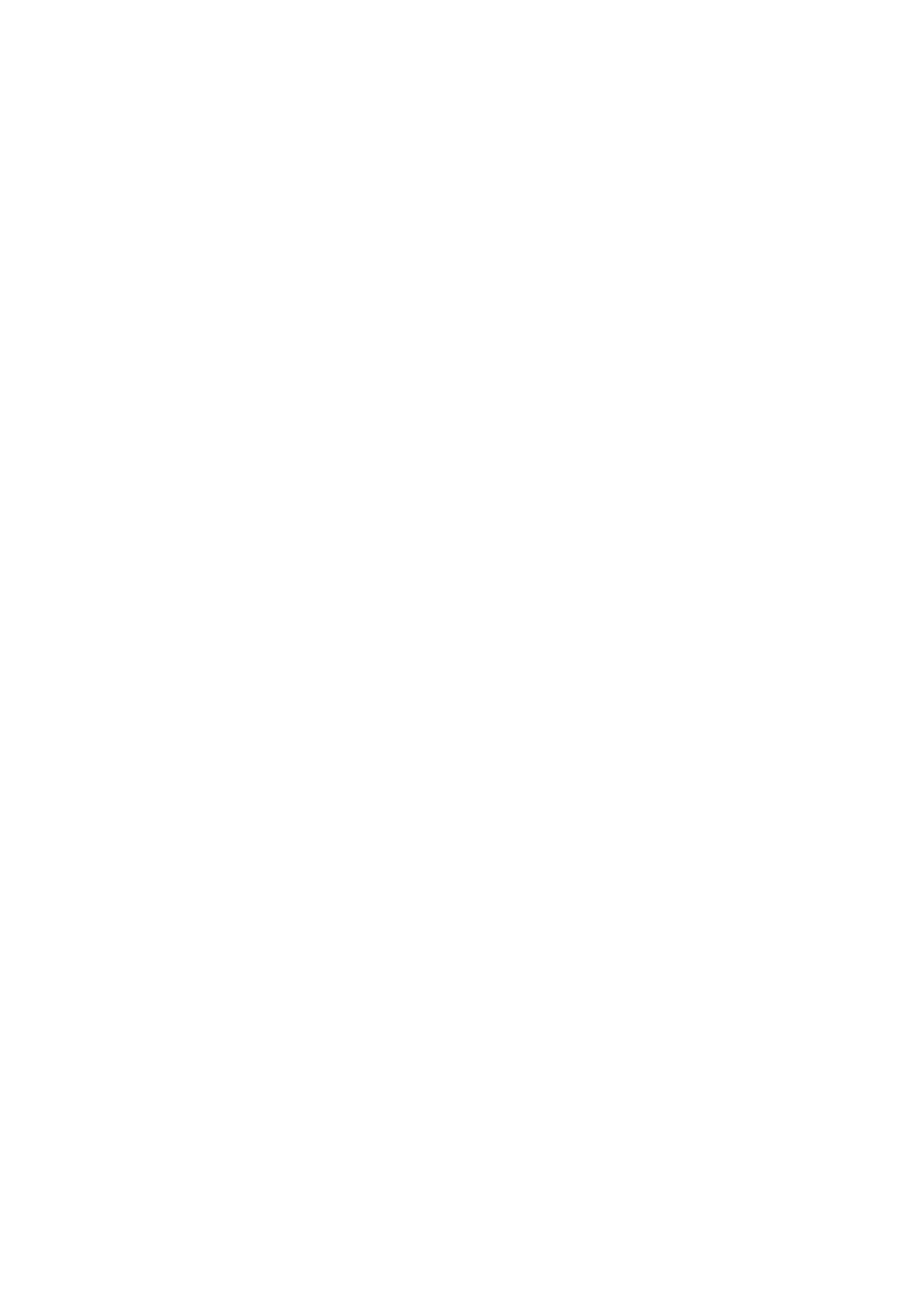# Forests for Public Health

Edited by

Christos Gallis (Χρίστος Γαλλής του Θωμά) and Won Sop Shin

Cambridge **Scholars** Publishing

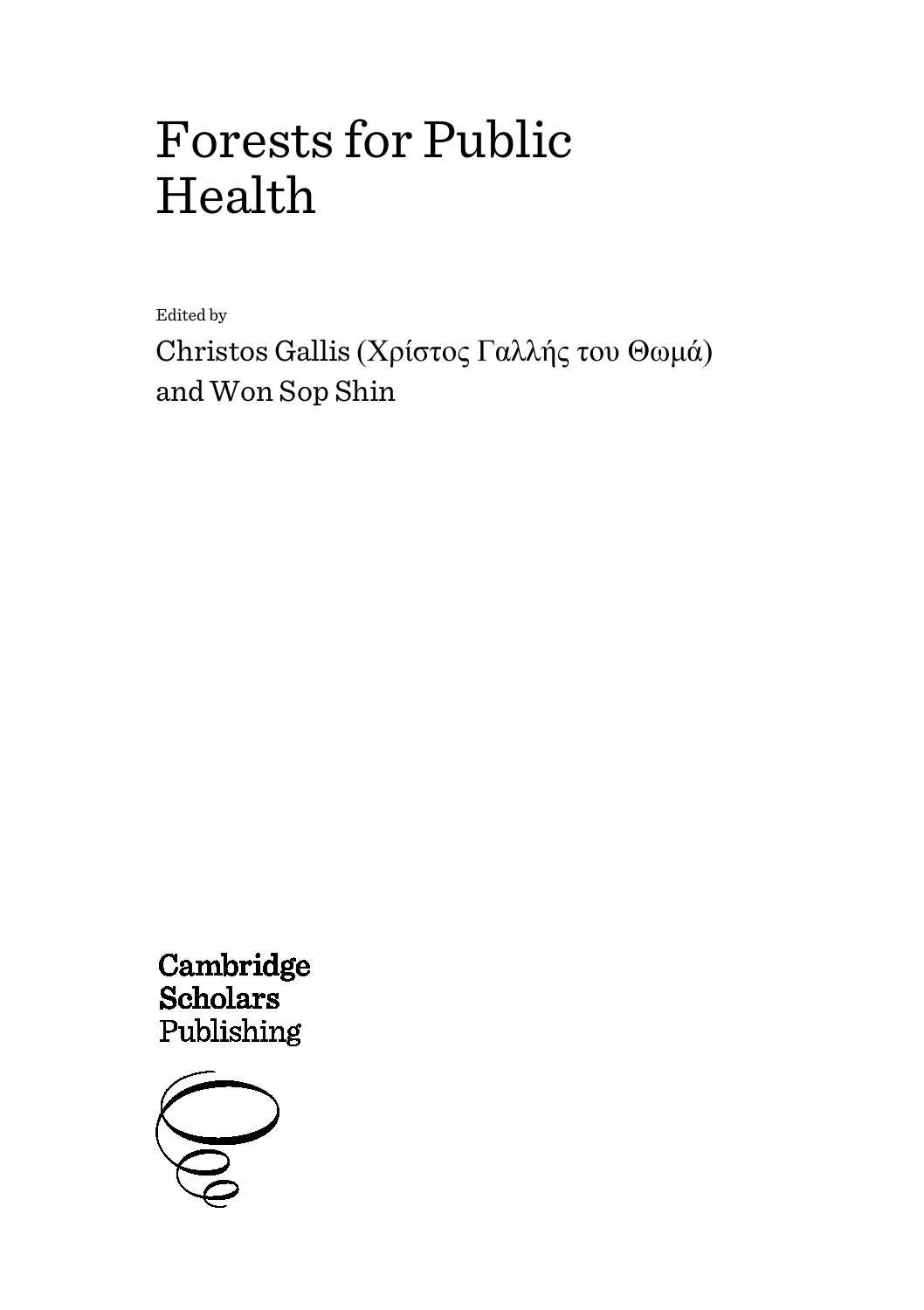Forests for Public Health

Edited by Christos Gallis and Won Sop Shin

This book first published 2020

Cambridge Scholars Publishing

Lady Stephenson Library, Newcastle upon Tyne, NE6 2PA, UK

British Library Cataloguing in Publication Data A catalogue record for this book is available from the British Library

Copyright © 2020 by Christos Gallis, Won Sop Shin and contributors

All rights for this book reserved. No part of this book may be reproduced, stored in a retrieval system, or transmitted, in any form or by any means, electronic, mechanical, photocopying, recording or otherwise, without the prior permission of the copyright owner.

ISBN (10): 1-5275-5029-X ISBN (13): 978-1-5275-5029-2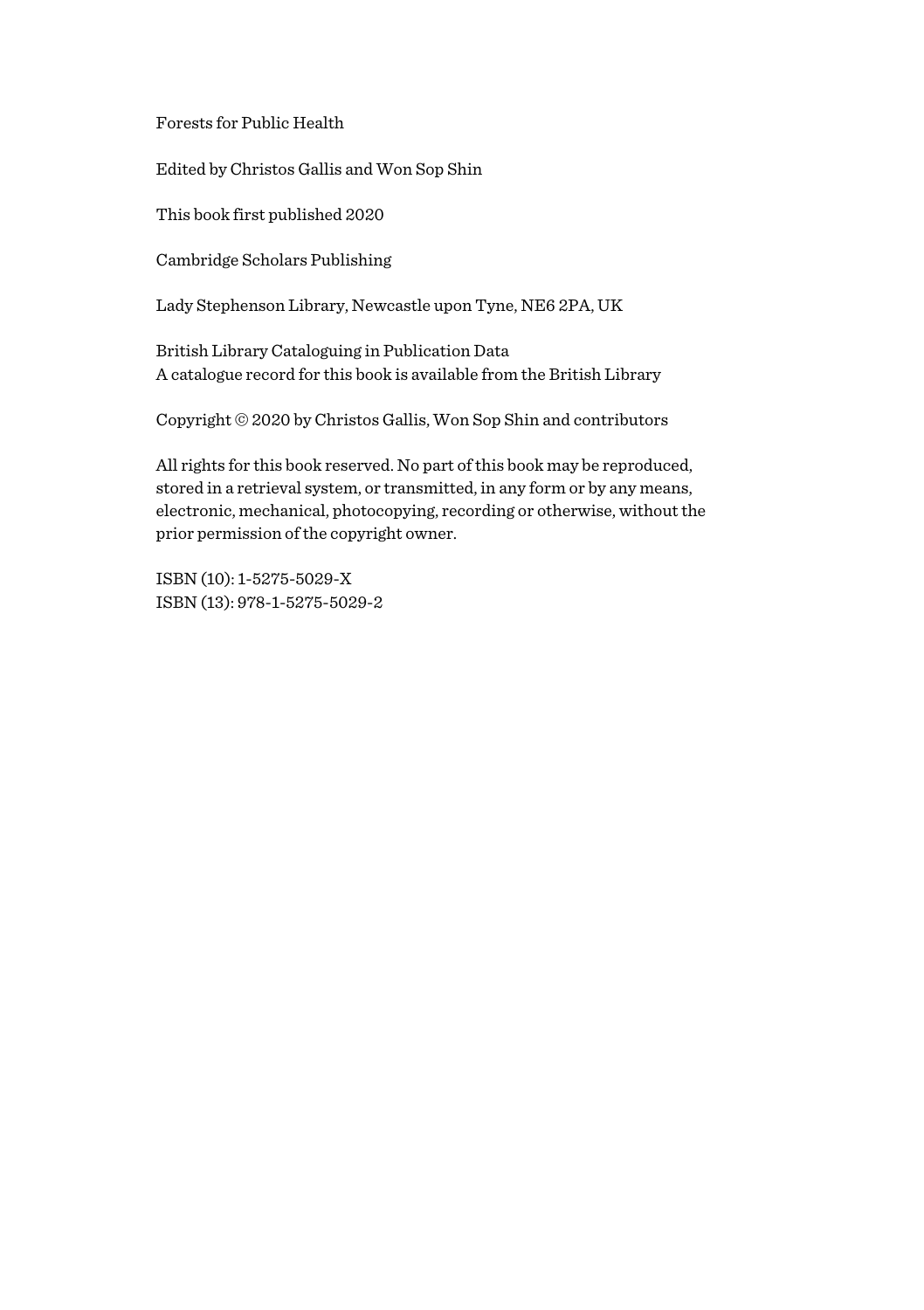This book dedicated to the memory of my beloved father Thomas Gallis – Θωμάς Γαλλής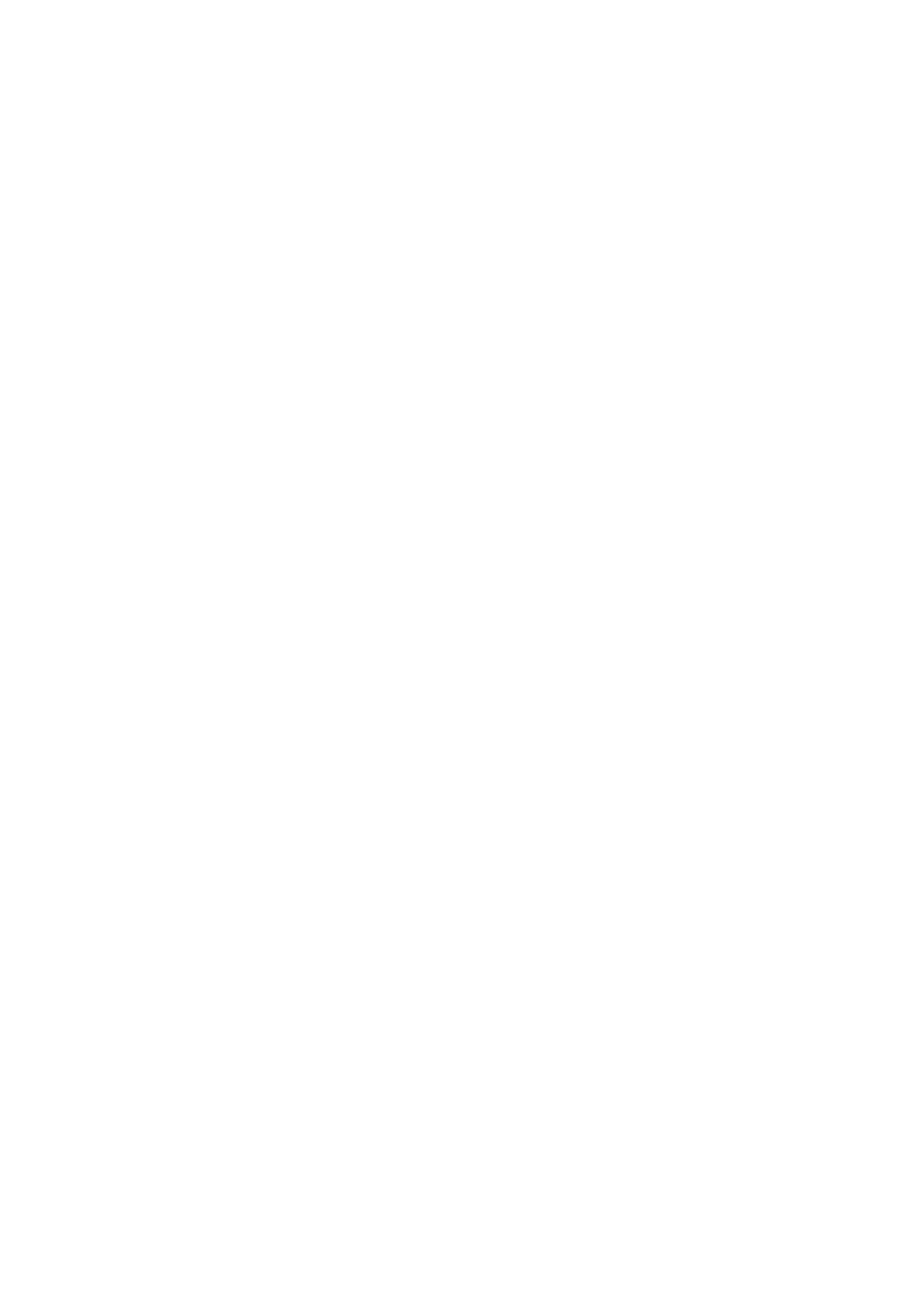# TABLE OF CONTENTS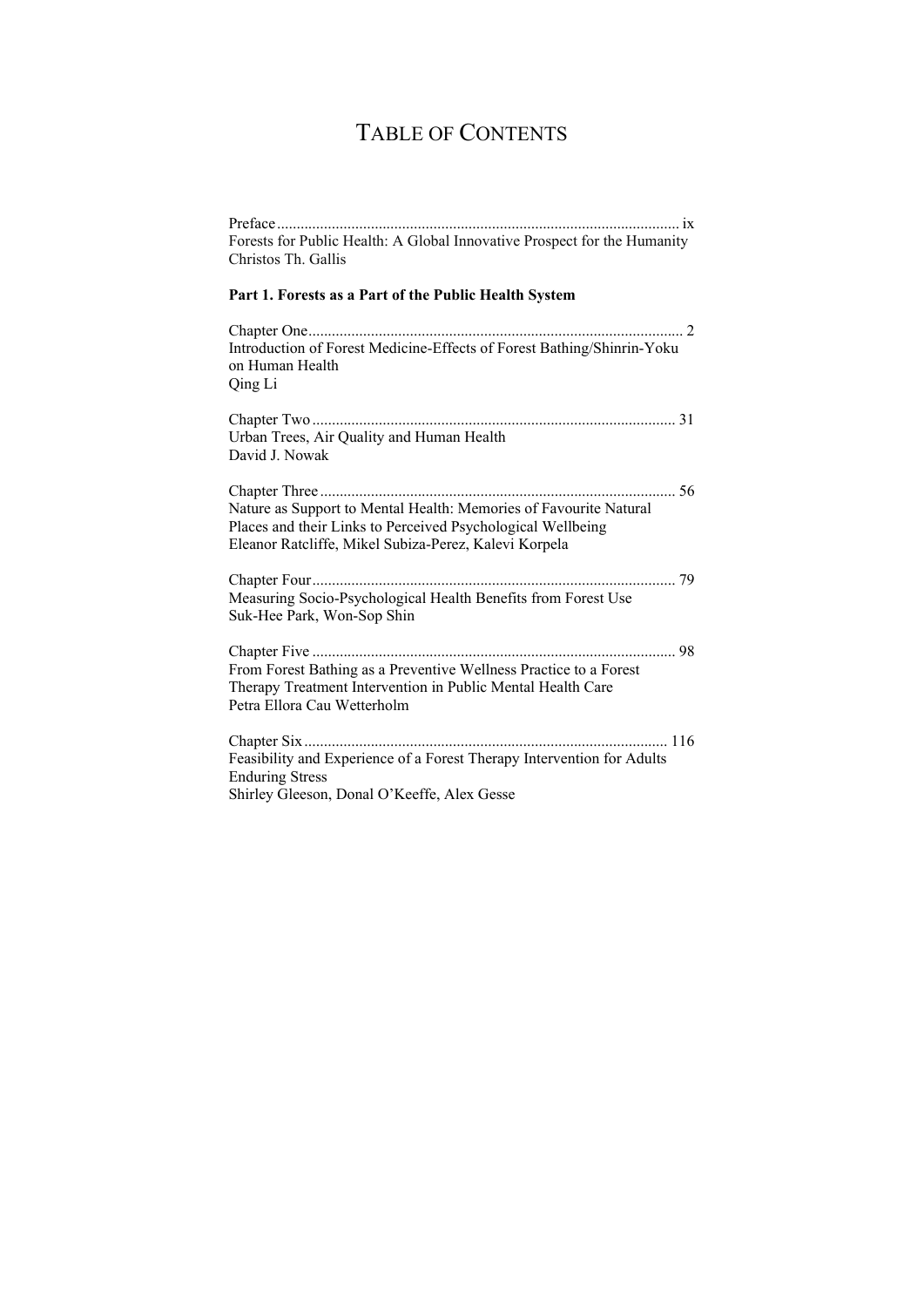Chapter Seven ......................................................................................... 158 The Role of Certified Physicians in Forest Medicine of INFOM in Japan H. Ochiai, M. Imai, Q. Li, Y. Takase, T. Ochiai

#### **Part 2. Forests as an Innovative Health Service**

Chapter Eight .......................................................................................... 184 Green Infrastructure, Human Health and New Health Management Giuseppina Spano, Giuseppe Carrus, Payam Dadvand, Sabine Pirchio, Giovanni Sanesi Chapter Nine ........................................................................................... 212 Nature based Vocational Training for Nature Conservation and Human Wellbeing in Skane, Sweden Anna Maria Palsdottir, Liz O'Brien, Ann Dolling Chapter Ten ............................................................................................ 235 The Policy Programme "Green Care Forest" in Austria as a Social Innovation for Health Services Benjamin Stander, Julia Anna Jungmair, Alice Ludvig, Gergard Weiss Chapter Eleven ....................................................................................... 259 Re-Naturing Urban Childhood: A Sustainable Development Strategy Robin Moore, Nilda Cosco Chapter Twelve ...................................................................................... 304 The Role of Forests in the Context of Environmental Citizenship: Insights from Austria Janine Oettel, Florian Leregger, Johann Zöscher, Katharina Lapin Chapter Thirteen ..................................................................................... 323 Learning by Planting: Education for Future Citizens Amaral R.D.A.M., Velasco G.D.N., Souza C.A., Tuppiassu A., Ielo P.K.Y., Solera M.L.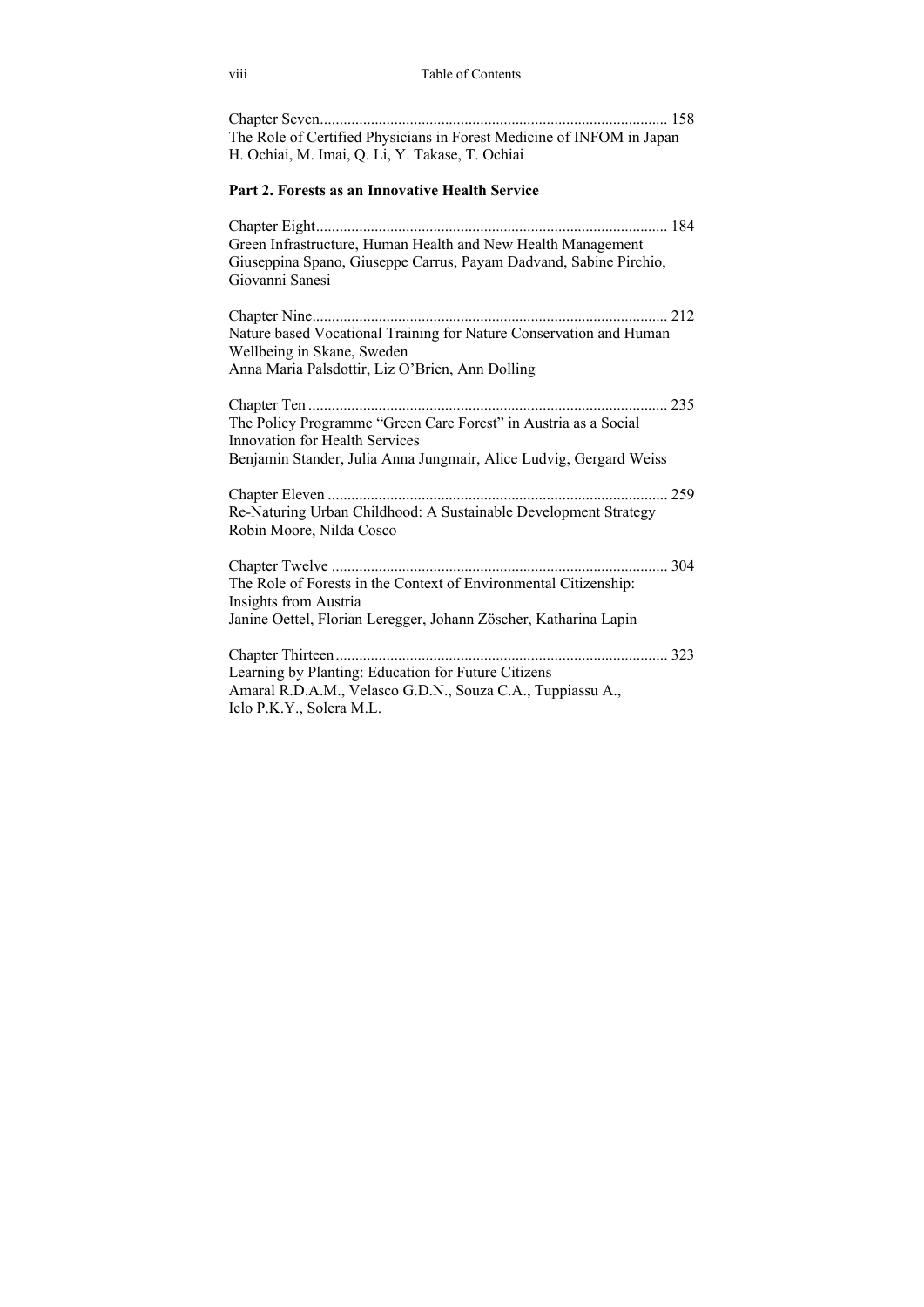### **PREFACE**

# FORESTS FOR PUBLIC HEALTH: A GLOBAL INNOVATIVE PROSPECT FOR THE HUMANITY

### DR. CHRISTOS TH. GALLIS, FOREST RESEARCH INSTITUTE, THESSALONIKI, GREECE. E-MAIL: CGALIS@FRI.GR

**U**rbanization and modern lifestyle changes have diminished possibilities for human contact with nature in many societies. At the same time, many societies today face increasing incidence of poor physical and mental health associated with chronic stress, insufficient physical activity and exposure to anthropogenic environmental hazards that cannot be addressed by medicine and technology alone.

**C**ontributing factors include increasingly sedentary occupations and lifestyles, increasing levels of mental stress related to urban living and contemporary work practices, and hazardous urban environmental conditions such as noise, heat stress, and air-pollution. They contribute not only to public health problems and increased expenditures for health care systems, but also lower productivity at work, increased work absenteeism, and other costly outcomes.

**N**atural elements and spaces such as trees, forests, urban and peri-urban forests, urban parks, gardens and green spaces have been seen as providing opportunities to ameliorate such trends. There is a growing body of evidence on positive relations between exposure to such natural environments and diverse human health indicators. One key message emerging is that contact with nature improves psychological health by reducing pre-existing stress levels, enhancing mood, enabling the recovery of cognitive abilities like directed attention, and in other ways supporting restorative processes and protecting them from the effects of future stressors.

**A**dditionally, urban and ex-urban forests and green spaces may provide walkways and spaces for nature-based activities that may have not only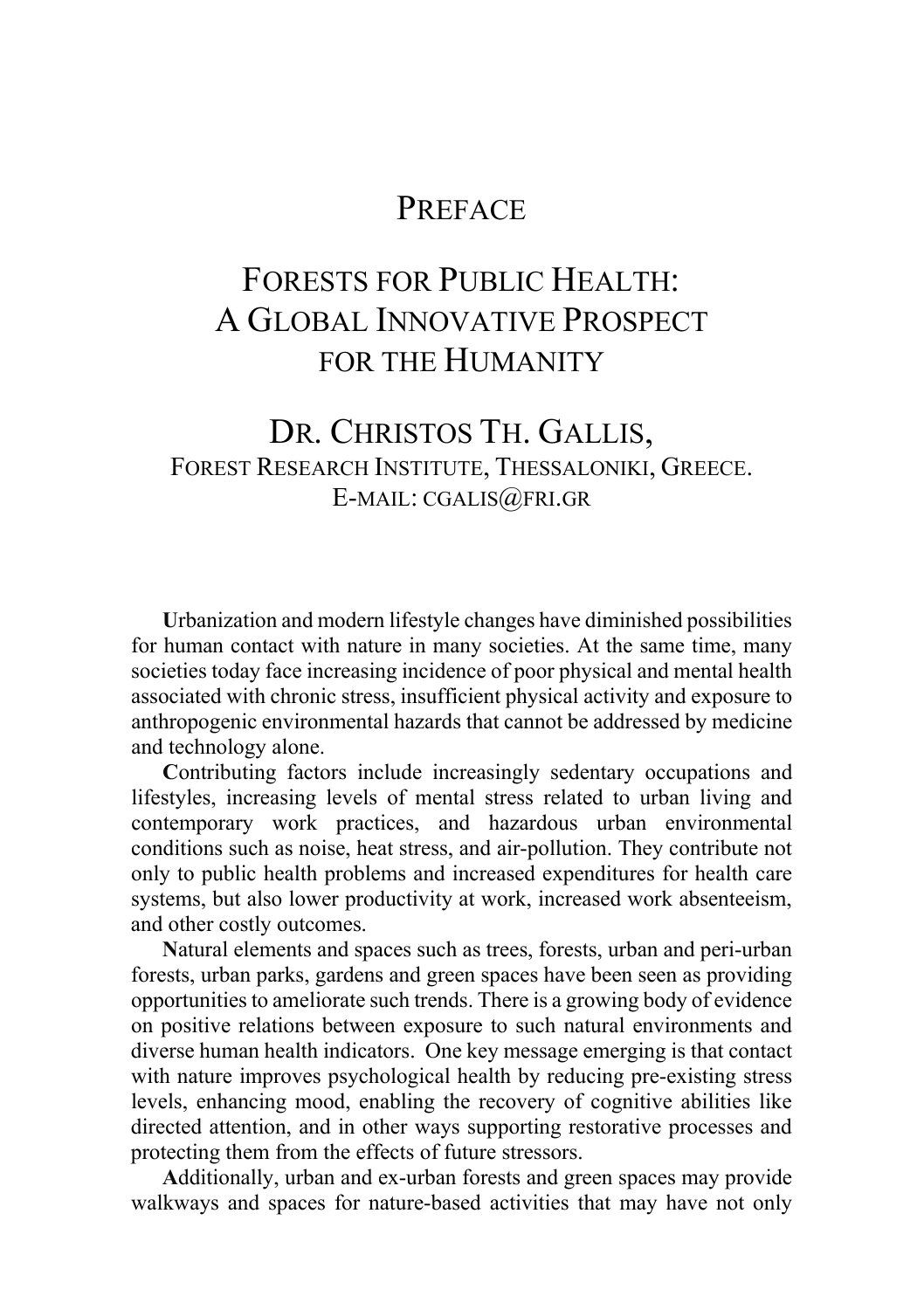#### x Preface

preventive effects on the life-style related diseases but also enhance people's health in general.

**W**alking and other nature-based activities are related to positive mood, increased sustained attention and cognitive function as well as reduced physiological stress (e.g. heart rate, blood pressure, blood sugar, stress hormones, depression, anxiety etc.) and improved physiological functions (e.g. NK cells activity, immune system, cardiovascular etc.).

**A**ir pollution may affect the respiratory system, cardiovascular system, nervous system, urinary system, digestive system, and detrimentally affect a developing foetus during pregnancy. Urban forests may absorb a part of this urban air pollution and thus contribute to improving public health. For these and other reasons, then, public health interventions should consider the value of forests and green spaces in urban planning and design. A key message is that cities can enhance public health through urban green planning.

**I**n sum forests, urban forests and other green spaces may be incorporated into public health systems and policies to promote mental and physical health and reduce morbidity and mortality in residents by supporting relaxation and stress alleviation, stimulating social cohesion, encouraging physical activity, and reducing exposure to air pollutants, noise and excessive heat.

**H**uman health and wellbeing are vital socio-political and public health issues for today and for the future. They vitally define our lives. Forests, urban forests, and green spaces can have a significant influence on the health and wellbeing of many people. We might look at them as a kind of health insurance!

The Global Message: Forests, city forests and other green spaces should be incorporated to International Organizations policies and to National Public Health systems, policies and practices for a Healthy and Sustainable society.

**Key words:** Public Health, Forests, urban and peri-urban forests, parks and green spaces, planning, urbanization and health problems, mental and physical human health, wellbeing.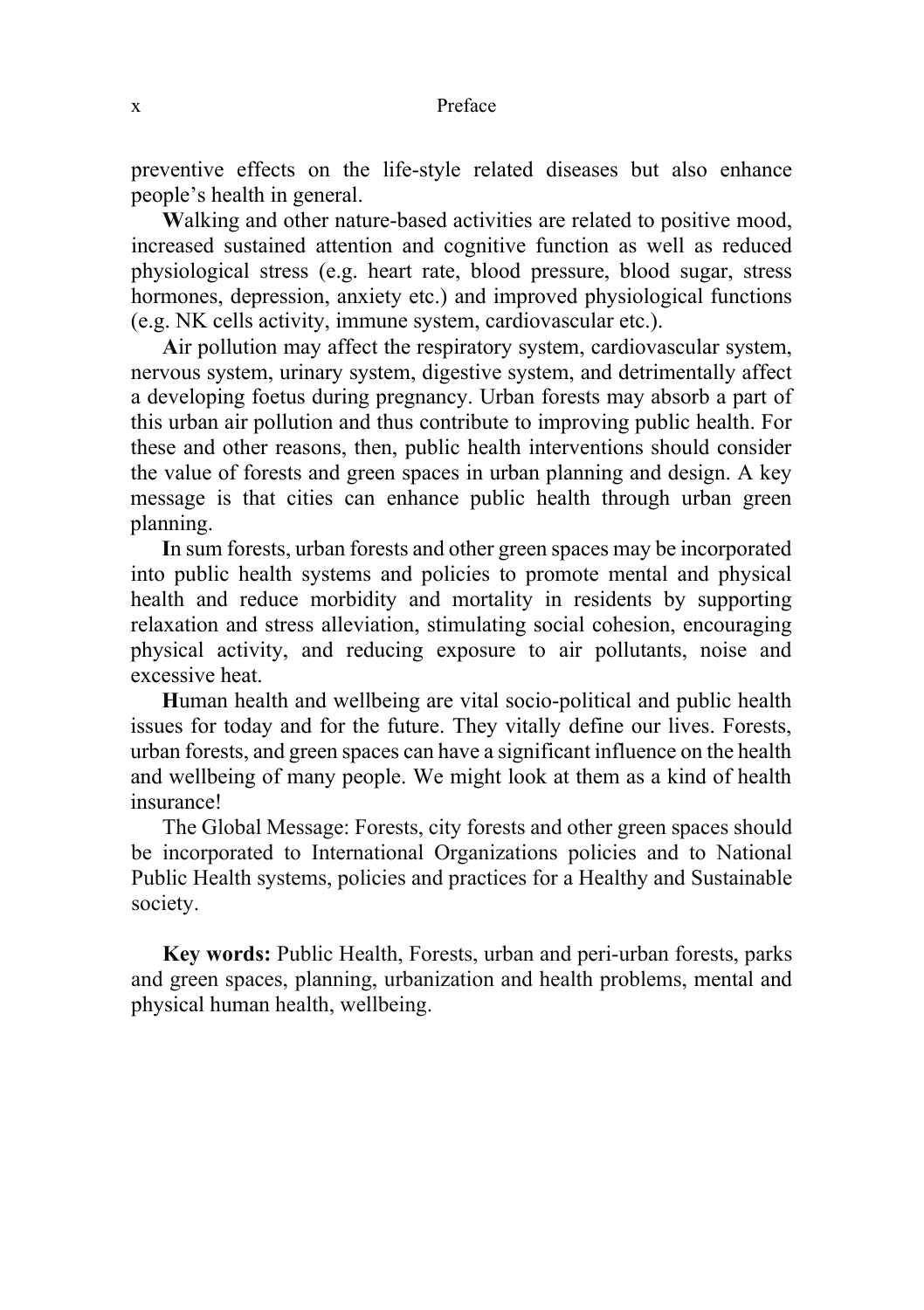# **PART 1.**

# **FORESTS AS A PART OF THE PUBLIC HEALTH SYSTEM**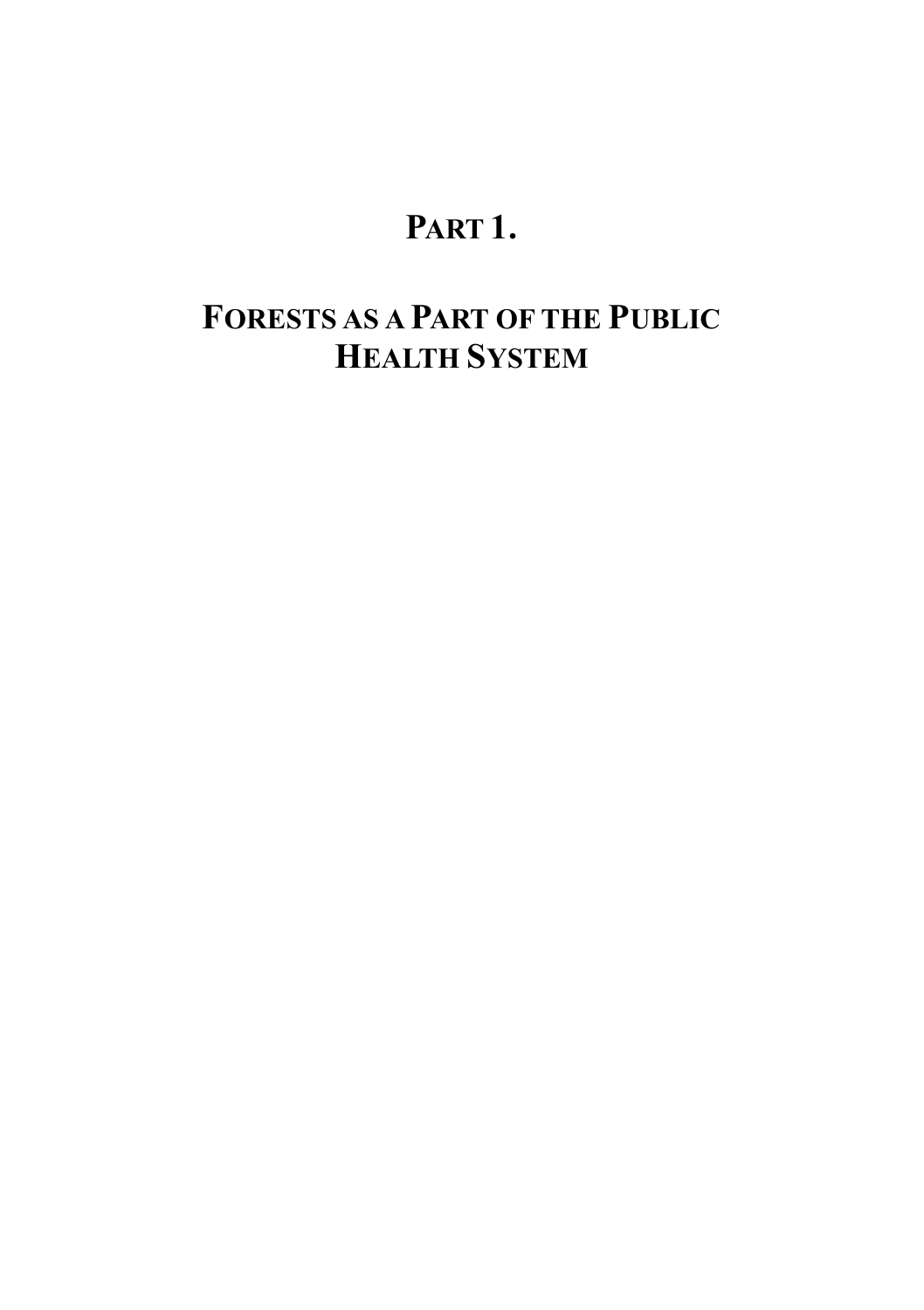## CHAPTER ONE

## INTRODUCTION OF FOREST MEDICINE-EFFECTS OF FOREST BATHING/ SHINRIN-YOKU ON HUMAN HEALTH

## QING LI, MD, PHD

DEPARTMENT OF REHABILITATION AND PHYSICAL MEDICINE, GRADUATE SCHOOL OF MEDICINE, NIPPON MEDICAL SCHOOL, TOKYO, JAPAN VICE-PRESIDENT & SECRETARY GENERAL OF INTERNATIONAL SOCIETY OF NATURE AND FOREST MEDICINE (INFOM) PRESIDENT OF JAPANESE SOCIETY OF FOREST MEDICINE DIRECTOR OF JAPANESE FOREST THERAPY SOCIETY. EMAIL:  $OING-LI(\omega)NMS.AC.JP$ 

#### **Abstract**

Humans have enjoyed forest environments for ages because of the quiet atmosphere, beautiful scenery, mild climate, pleasant aromas, and fresh, clean air. In Japan, since 2004, serial studies have been conducted to investigate the effects of forest environments (Forest Bathing/ Shinrin-Yoku) on human health. We have established a new medical science called Forest Medicine. The Forest Medicine is a new interdisciplinary science, belonging to the categories of alternative medicine, environmental medicine and preventive medicine, which studies the effects of forest environments (Forest Bathing/Shinrin-Yoku/Forest Therapy) on human health. It has been reported that Forest Bathing/Shinrin-Yoku (forest therapy) has the following beneficial effects on human health:

1 Forest Bathing/Shinrin-Yoku (forest therapy) increases human natural killer (NK) activity, the number of NK cells, and the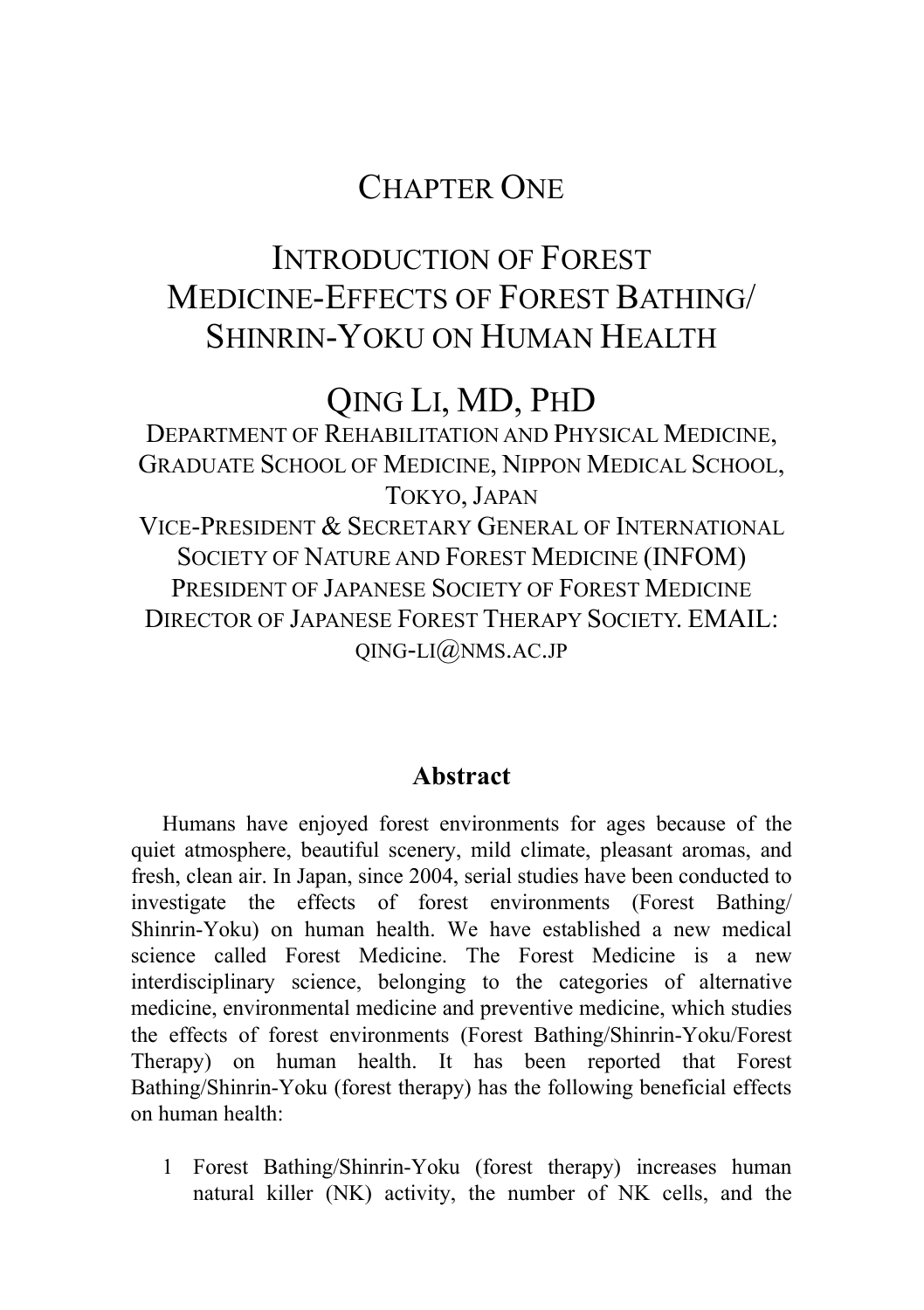intracellular levels of anti-cancer proteins, suggesting a preventive effect on cancers.

- 2 Forest Bathing/Shinrin-Yoku (forest therapy) reduces blood pressure and heart rate showing preventive effect on hypertension.
- 3 Forest Bathing/Shinrin-Yoku (forest therapy) reduces stress hormones, such as urinary adrenaline and noradrenaline and salivary/serum cortisol contributing to stress management.
- 4 Forest Bathing/Shinrin-Yoku (forest therapy) increases the activity of parasympathetic nerves and reduces the activity of sympathetic nerves to stabilize the balance of autonomic nervous system.
- 5 Forest Bathing/Shinrin-Yoku (forest therapy) increases the levels of serum adiponectin and dehydroepiandrosterone sulfate.
- 6 In the Profile of Mood States (POMS) test, Forest Bathing/ Shinrin-Yoku (forest therapy) reduces the scores for anxiety, depression, anger, fatigue, and confusion, and increases the score for vigor, showing preventive effects on depression.

These findings suggest that Forest Bathing/Shinrin-Yoku (forest therapy) may have potential preventive effects on lifestyle-related diseases.

### **What is Forest Medicine?**

Imagine a new medical science that could let you know how to be more active, more relaxed, healthier and happier with reduced stress and reduced risk of lifestyle-related diseases and cancers by visiting forests. This new medical science is Forest Medicine. Forest Medicine studies the effects of forest environments on human health and is a new interdisciplinary science, belonging to the categories of alternative medicine, environmental medicine and preventive medicine (Li, 2012). Forest Medicine is an evidence-based preventive medicine. The term of Forest Medicine in Japanese (Shinrin Igaku) was first proposed in 2006. The term of Forest Medicine in English was first used when the Japanese Society of Forest Medicine was established in 2007 (http://forestmedicine.com/). Forest Medicine is developed from forest bathing or shinrin-yoku and forest therapy. Forest Therapy is also developed from forest bathing (shinrin-yoku), which is a research-based healing practice through immersion in forest environments with the aim of promoting mental and physical health and improving disease prevention while at the same time being able to enjoy and appreciate the forest. Forest therapy is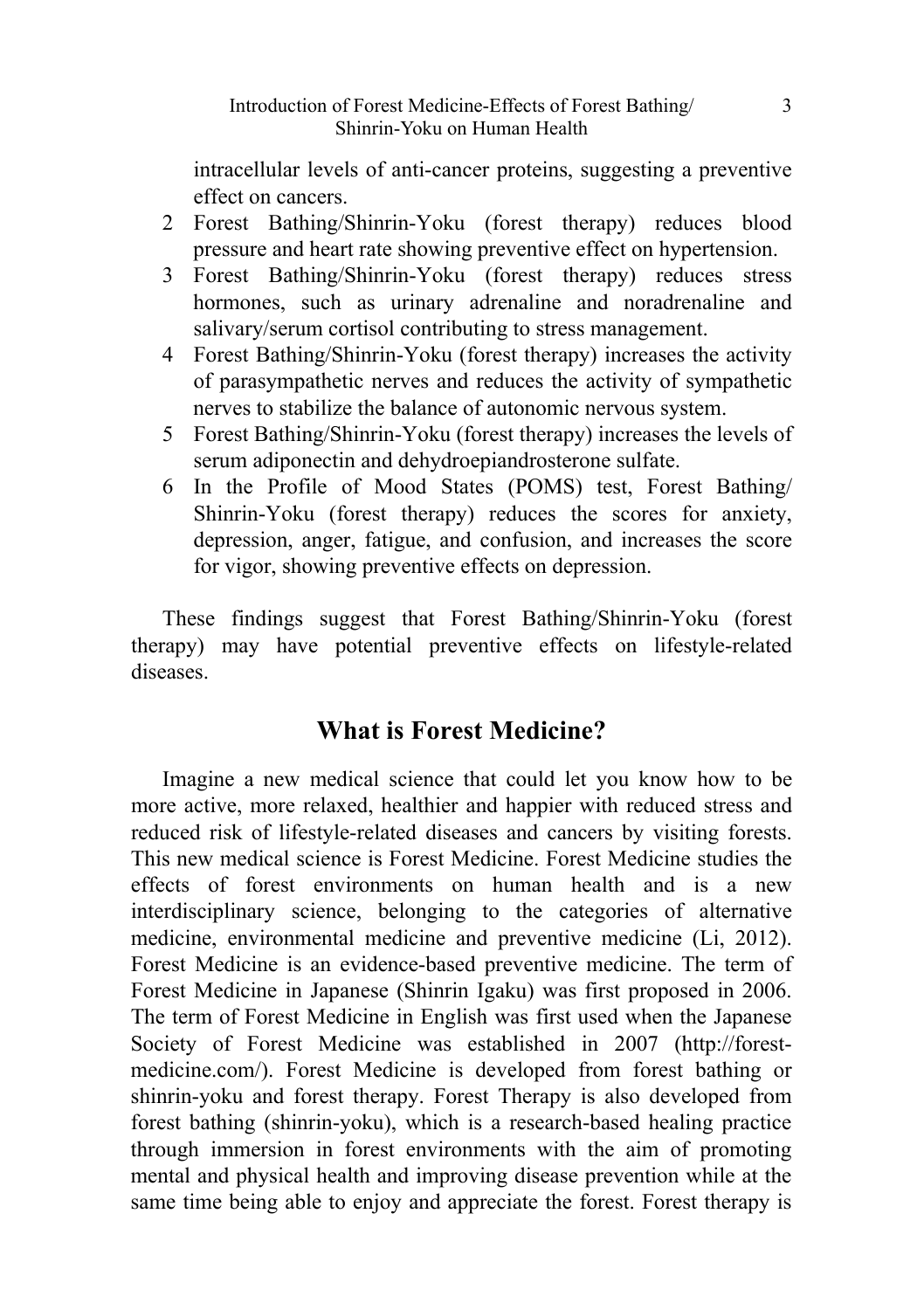defined as a proven forest bathing (shinrin-yoku) effect (https://www. fo-society.jp/).

#### **What is Shinrin-Yoku/Forest Bathing?**

Researchers in Japan have tried to find preventive effects against lifestyle-related diseases from forests and have proposed a new concept called "Shinrin-Yoku/Forest Bathing".

Shinrin-Yoku is translated into Forest Bathing in English. Shinrin in Japanese means 'forest', and yoku means 'bath'. So shinrin-yoku means bathing in the forest atmosphere, or taking in the forest through our senses. This is not exercise, or hiking, or jogging. It is simply being in nature, connecting with it through our sense of sight, hearing, taste, smell and touch. Shinrin-yoku is like a bridge. By opening our senses, it bridges the gap between us and the natural world (Li, 2018).

#### **Why forest bathing/shinrin-yoku is necessary?**

In 1984, the word 'technostress' was coined to describe unhealthy behaviour around new technology. Technostress can arise from all manner of everyday usage, like checking your phone constantly, compulsively sharing updates and feeling that you need to be continually connected. Symptoms run from anxiety, headaches, depression, mental fatigue, eye and neck strain to insomnia, frustration, irritability and loss of temper (Anderson, 1985). Since the year 2000, we have officially become an urban species. The urban population worldwide grew from just 746 million in 1950 to 3.9 billion in 2014, according to the United Nations Population Division. By 2050, 75% of the world's projected 9 billion population will live in cities (Li, 2018). In Japan, rates of cancer and lifestyle-related diseases such as heart disease, diabetes, cerebrovascular disease and hypertension are increasing. According to the Ministry of Health, Labour and Welfare of Japan, the percentage of workers with anxiety and stress was more than 50% in 1982, 62.8% in 1997, 58% in 2007, and 60.9 in 2012 (Li, 2012) (Fig. 1), suggesting a major mental health problem. Stress can induce almost all lifestyle-related diseases, such as cancers, hypertension, depression, cardiovascular diseases (myocardial infarction), stroke (cerebral haemorrhage), gastric ulcer, obesity, alcoholism, panic disorder, eating disorder (Li and Kawada, 2014). Moreover, according to the [National](http://ejje.weblio.jp/content/the+National) [Police](http://ejje.weblio.jp/content/Police) [Agency](http://ejje.weblio.jp/content/Agency) of Japan, more than 30000 people have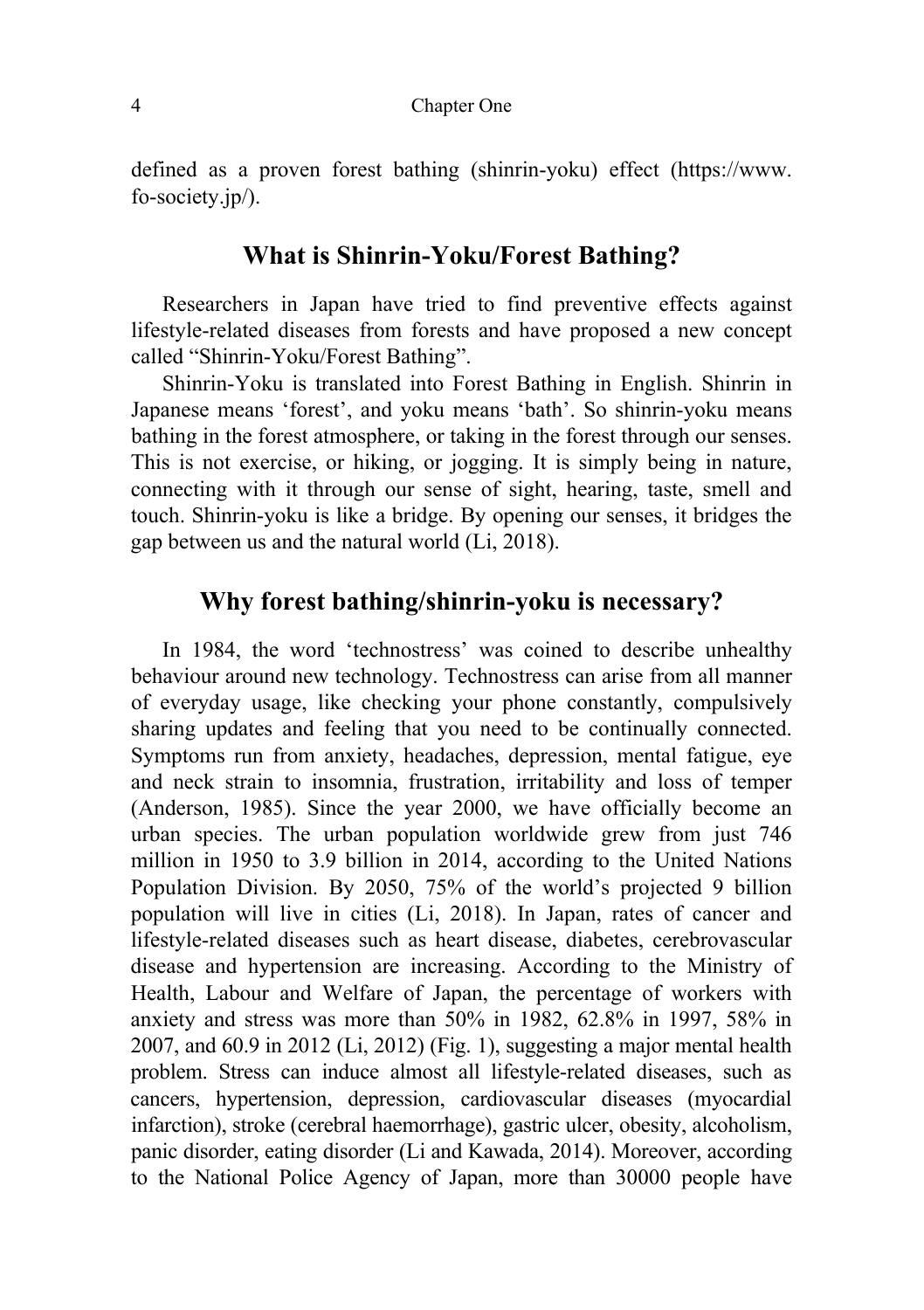#### Introduction of Forest Medicine-Effects of Forest Bathing/ Shinrin-Yoku on Human Health

committed suicide every year since 1998; in 2007, there were 33093 reported suicides, 14,684 of which were due to health problems including 6,060 due to depression (Li, 2012). Since 2006, metabolic syndrome has become a focus of public attention in Japan (Kadota et al., 2007). The Ministry of Health, Labour and Welfare of Japan calculated that metabolic syndrome or pre-stage metabolic syndrome affected approximately 20 million Japanese people in 2006, including about 50 % of middle-aged males and 20 % of middle-aged females [\(http://www.mhlw.go.jp/bunya/](http://www.mhlw.go.jp/bunya/kenkou/seikatsu/06.html) [kenkou/seikatsu/06.html\)](http://www.mhlw.go.jp/bunya/kenkou/seikatsu/06.html). Therefore, the health management of workers, especially in relation to stress-related diseases, has become a major social issue and an effective new method for prevention of diseases is needed. There is also the phenomenon known as *karoshi*, or death from overwork in Japan. In 2016, the Ministry of Health, Labour and Welfare of Japan released a Cabinet-endorsed white paper on the extent of working overtime in Japan. Almost 23 per cent of companies said their employees worked more than eighty hours of overtime a month. Of those companies, 11.9% said some employees worked more than a hundred hours of extra time a month (Li, 2018). It is urgent to establish preventive measures against stress and lifestyle-related diseases; however, effective prevention methods have not been established. The forest environment has long been enjoyed for its quiet atmosphere, beautiful scenery, calm climate, clean fresh air and special good smell. Empirically, forest environments may reduce stress and have a relaxing effect; therefore, walking in forest parks may have beneficial effects on human health. Based on the above background, in Japan, a national health programme for forest-bathing or shinrin-yoku began to be introduced in 1982 by the Forest Agency of Japan for the stress management of workers in Japan. In 2005, the author conducted the first forest bathing study in Iiyama, Ngano prefecture in Japan and the terms of forest bathing and Shinrin-yoku in English were first named and defined by author in this study (Li et al., 2007). Forest bathing is also a short leisurely visit to a forest field, which is similar in effect to natural aromatherapy, for the purpose of relaxation and the breathing in of volatile substances called phytoncides (wood essential oils) derived from plants (trees), such as alpha-pinene and limonene (Li et al., 2007, 2008ab, Li and Kawada, 2011). Because forests occupy 67% of the land in Japan, forest bathing is easily accessible (Li et al., 2008c). It has become a recognized relaxation and/or stress management activity in Japan. Forest bathing as a method of preventing diseases and promoting health is becoming a focus of public attention.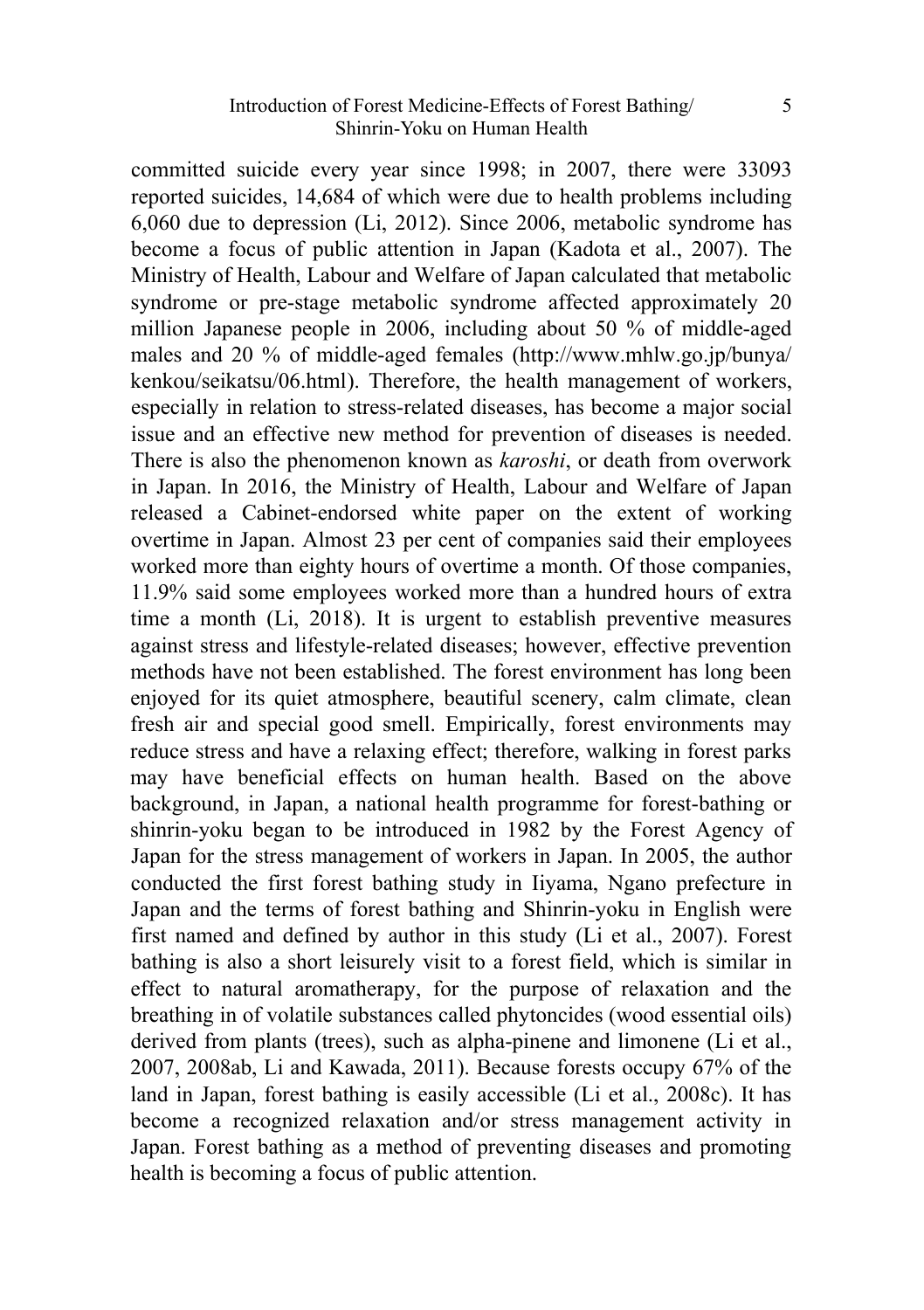#### **How to enjoy forest bathing/Shinrin-yoku**

People can enjoy the forest bathing through all five senses:

- 1. Sense of sight: green color, yellow color and red color, forest landscape, etc,
- 2. Sense of smell: special good smell, fragrance from trees and flowers, phytoncides.
- 3. Sense of hearing: forest sounds, listen to the birds singing and the breeze rustling in the leaves of the trees.
- 4. Sense of touch: touching trees, put your whole body in the forest atmosphere,
- 5. Sense of taste: eating foods and fruits from forests, taste the fresh air in forests.

Ten tips for forest bathing have been proposed by the author as follows (Li, 2012):

- 1. Make a plan based on your own physical abilities and avoid tiring yourself out.
- 2. If you have an entire day, stay in the forest for about 4 hours and walk about 5 kilometres. If you have just a half day, stay in the forest for about 2 hours and walk about 2.5 kilometres.
- 3. Take a rest whenever you are tired.
- 4. Drink water/tea whenever you feel thirsty.
- 5. Find a place you like, then sit for a while and read or enjoy the scenery.
- 6. If possible, bathe in a hot spring after the forest trip.
- 7. Select the forest bathing course based on your aims.
- 8. If you want to boost your immunity (natural killer activity), a three-day/two-night trip is recommended.
- 9. If you just want to relax and relieve stress, a day trip to a forested park near your home would be recommended.
- 10. Forest bathing is a preventive measure, so if you come down with an illness, see a doctor.

### **Why is forest medicine necessary?**

Although a national health programme for forest-bathing or shinrin-yoku began to be introduced in 1982 by the Forest Agency of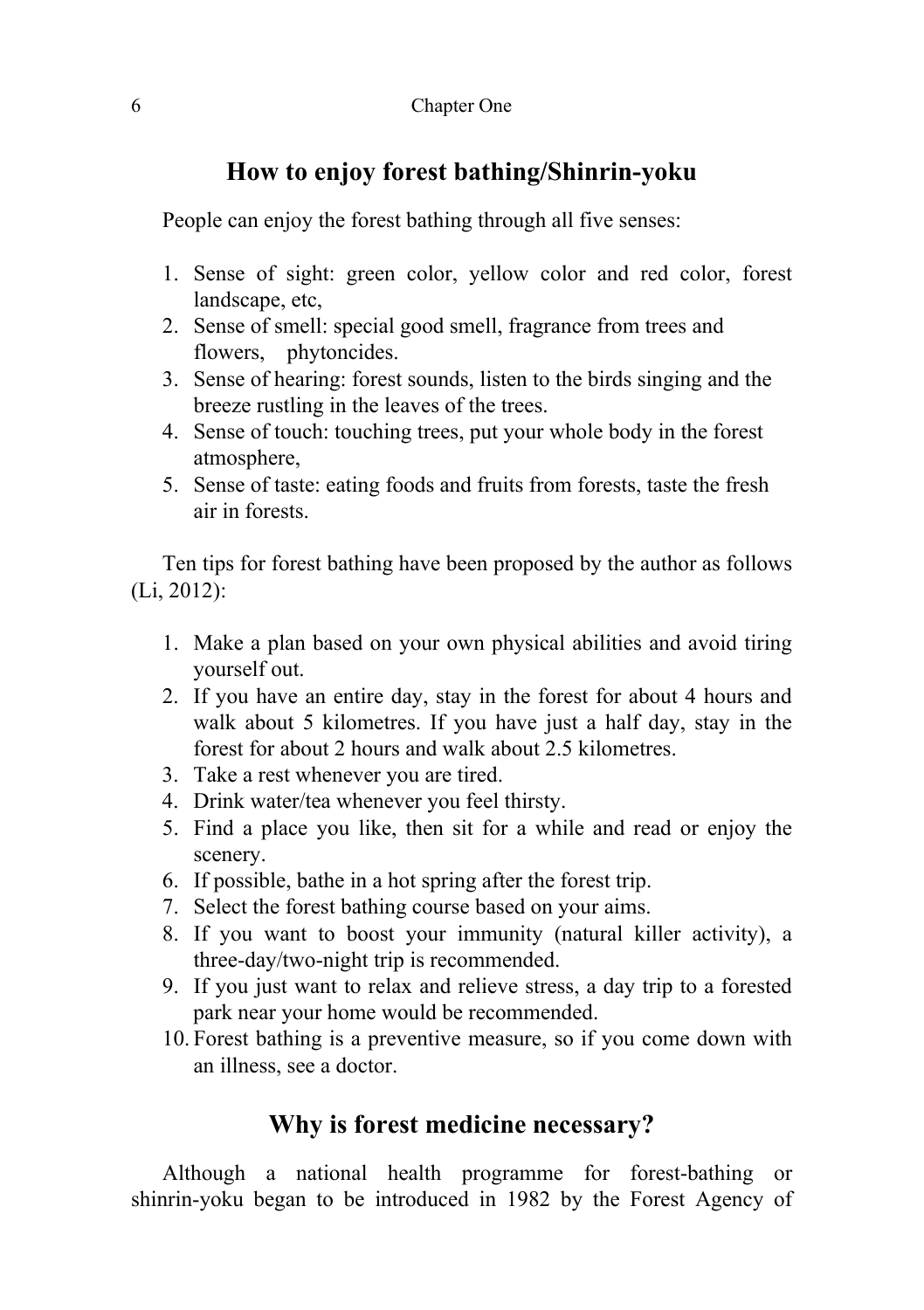#### Introduction of Forest Medicine-Effects of Forest Bathing/ Shinrin-Yoku on Human Health

Japan, there has not been sufficient medical evidence supporting the beneficial effects of forest bathing. This is due to technical limitations regarding measurements, and evidence-based evaluations as well as a lack of therapeutic menu of forest bathing. Against this background, the Japanese Society of Forest Therapy was established in 2004 [\(https://www.](https://www.fo-society.jp/) [fo-society.jp/\)](https://www.fo-society.jp/) for conducting the evidence-based research on the effects of forest environments on human health. The Ministry of Agriculture, Forestry and Fisheries of Japan initiated a research project between 2004 and 2006 to investigate the therapeutic effects of forests on human health from a scientific perspective. In addition, recent technological developments have enabled us to determine the effects of forest environments on human health. Some people study forests, some people study medicine, I study forest medicine to find the beneficial effects of forest bathing on human health.

#### **Evidence-based Forest Medicine**

In Japan, since 2004, serial studies have been conducted to investigate the effects of forest bathing/shinrin-yoku (forest environments) on human health by the project team. We have obtained a vast amount of data, proving that forest bathing promotes both physical and mental health by reducing stress (Li, 2012).

Forest bathing/Shinrin-yoku can increase human natural killer (NK) activity and the number of NK cells and the intracellular levels of anti-cancer proteins, such as perforin, granzymes and granulysin.

#### **Effect of forest bathing on human NK activity in male subjects**

In the first forest bathing study (Li et al., 2007a), 12 healthy male subjects, aged 37-55 years, were selected from three large companies in Tokyo, Japan. The information of the subjects gathered from a self-administered questionnaire, including age and lifestyle habits, has been reported previously (Li et al., 2007b). None of the subjects had any signs or symptoms of infectious diseases, used drugs that might affect immunological analysis, or were taking any medication at the time of the study. The subjects participated in a three-day/two-night trip to forest areas at Iiyama in Nagano prefecture located in northwest Japan in early September, 2005 (photo 1). On day 1, the subjects walked about 2.5 km.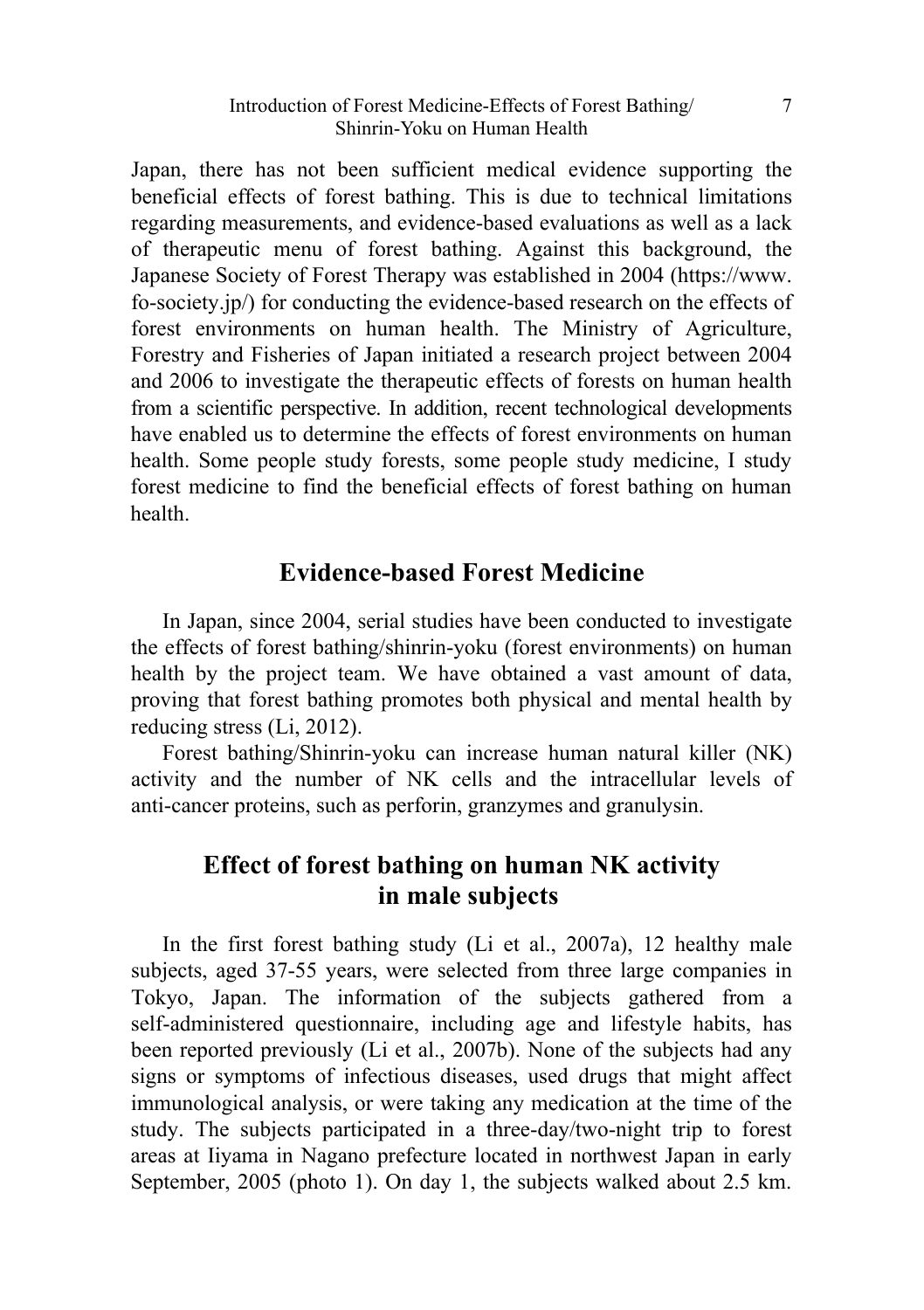This level of exertion was selected because it closely resembles the average amount of physical activity in a normal working day. This walk was conducted in the forest park during the afternoon. Participants were allowed to rest anywhere and anytime they chose (photo 2). On day 2, they walked about 2.5 km over two hours both in the morning and afternoon, respectively, in two different forest parks; and on day 3, the subjects finished the trip and returned to Tokyo after blood was drawn and a questionnaire survey was completed. The forests included Japanese cedar (Cryptomeria), Japanese beech, and Japanese oak. Blood was sampled on the second and third days. White blood cell (WBC) counts, NK activity, numbers of NK and T cells, and numbers of granulysin (GRN), perforin, and granzymes A and B (GrA/B)-expressing lymphocytes were measured in the blood samples. The same measurements were made before the trips on a normal working day as a control. Blood was sampled at 8:00 am on all occasions. To control for the effect of alcohol on NK activity, the subjects did not consume alcohol for 2 days before blood was drawn. Phytoncide concentrations in forest air samples were also measured. Walk in forests significantly increased human NK activity and the numbers of NK cells. NK cell activity went up from 17.3% to 26.5% with a 53.2% increase. NK cell numbers went up from 440 to 661 with a 50% increase. It has been reported that NK cells kill tumor or virus-infected cells by the release of perforin, granzymes, and GRN via the granule exocytosis pathway (Li et al., 2002, 2004, 2005b, 2008d, Okada et al., 2003). In order to explore the mechanism of enhancement of NK activity induced by the forest bathing, the effect of forest bathing on the intracellular levels of perforin, GRN, and GrA/B in peripheral blood lymphocytes (PBL) were investigated, and it was found that the forest bathing also significantly increased the numbers of intracellular perforin-, GRN-, and GrA/B-expressing lymphocytes. The presence of anti-cancer protein GRN was up by 48%, GrA by 39%, GrB by 33%, and perforin by 28%. Taken together, these findings indicate that forest bathing can increase NK activity, and that this effect might be at least partially mediated by increasing the number of NK cells and by the induction of intracellular perforin, GRN, and GrA/B (Li et al., 2007a). Han et al., (2016) and Tsao et al., (2018) also reported that forest bathing increased human NK activity and supported our findings.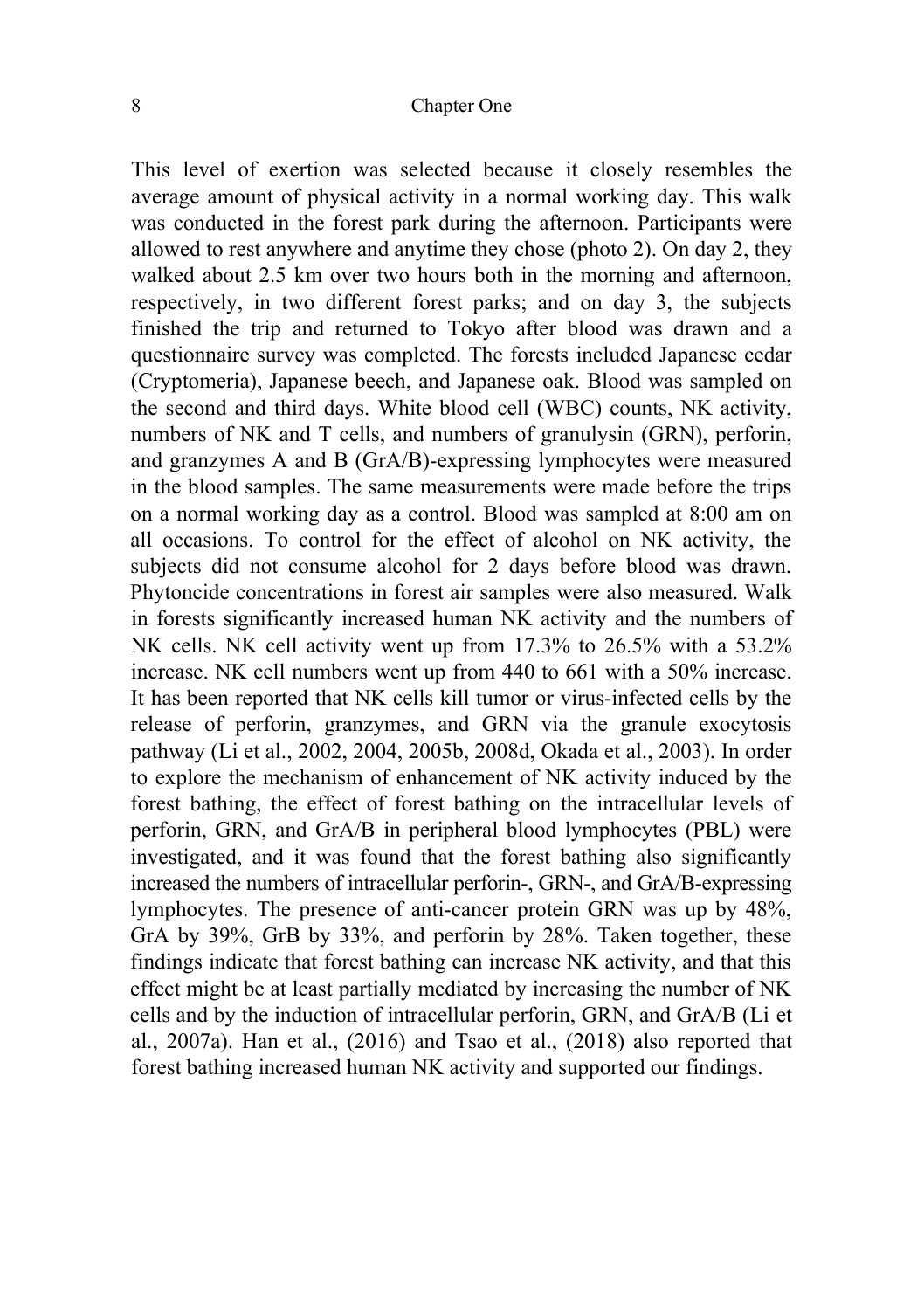### **Does a trip to places without forest (a city tourist visit) also increase human NK activity?**

Although a forest bathing trip boosted human NK activity, does a trip to places without forest (a city tourist visit) also increase NK activity? Thus, to investigate whether taking a trip (city tourist visit) can also affect human NK activity, eleven healthy male subjects, aged 35-56 years, participated in a three-day/two-night trip to Nagoya city in mid-May, 2006 (Li et al., 2008a). Information on the subjects was gathered from a self-administered questionnaire, including age and lifestyle habits as described previously (Li et al., 2007b). On the first day, the subjects walked for two hours in the afternoon along a tourist route through a historic district in Nagoya, and then stayed at a hotel also in Nagoya. On the second day, the subjects walked for 2 hours around the Nagoya Baseball Dome in the morning and 2 hours around/in Nagoya Airport in nearby Nagoya city in the afternoon. There are some areas with trees in Nagoya city, but there are almost no trees in the areas visited. The class of hotel was the same and the lifestyle of the subjects during the stays in the hotels was the same for the city and the forest trips. The walking courses in the trip were 2.5 km, which was the same as the previous study (Li et al., 2008a). Blood was sampled at 8:00 am on the second and third days after the trip, and three days prior to the trip as a control. WBC counts, NK activity, proportions of NK and T cells, and GRN-, perforin-, and GrA/B-expressing cells in PBL were measured. Adrenaline concentration in urine was also measured. The results showed that the city tourist visit did not increase human NK activity, numbers of NK cells, or the expression of the selected intracellular perforin, GRN, and GrA/B, indicating that increased NK activity during forest bathing trip was not due to the trip itself, but due to forest environments (Li et al., 2008a).

### **How long does the increased NK activity last after a forest bathing trip?**

Forest bathing, but not a city trip indeed boosted human NK activity; however, how long does the increased NK activity last after a forest bathing trip? Thus, an investigation was conducted to address this question (Li et al., 2008a). Twelve healthy male subjects, aged 35-56 years, were selected from four large companies in Tokyo, Japan. Information on the subjects was gathered from a self-administered questionnaire, including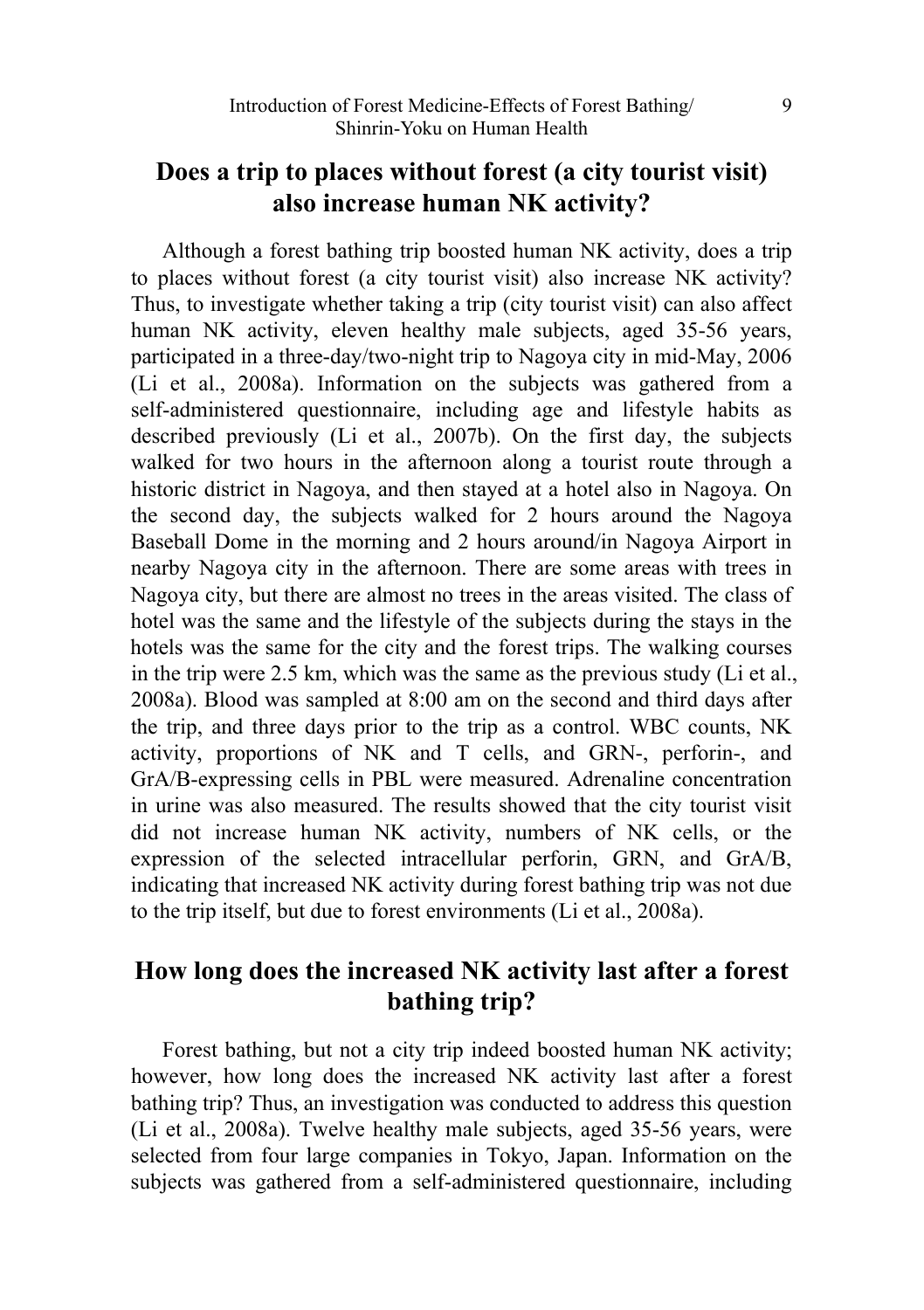age and lifestyle habits as described previously (Li et al., 2007b). The subjects experienced a three-day/two-night trip to three different *Chamaecyparis obtuse* (Japanese cypress, Hinoki in Japanese) forest parks, the birthplace of forest bathing (shinrin-yoku) in Japan, around Agematsu town in Nagano prefecture located in northwest Japan in early September, 2006 (photo 3). The schedule of the forest bathing trip was similar to that described previously (Li et al., 2007a). Blood was sampled at 8:00 am on the second and third days, on days 7 and 30 after the forest bathing trip, and three days prior to the trip as a control. WBC counts, NK activity, proportions of NK and T cells, and GRN-, perforin-, and GrA/B-expressing cells in PBL were measured. Spot urine was sampled at 7:00 am on the second and third days, on days 7 and 30 after the forest bathing trip, and three days prior to the trip as a control. Adrenaline concentration in urine was also measured. The forest bathing trip significantly increased human NK activity, the numbers of NK cells, and the percentages of GRN-, perforin-, and GrA/B-expressing cells in PBL, which confirmed the previous findings (Li et al., 2007a). The increased NK activity, number of NK cells, and percentages of GRN-, perforin-, and GrA/B-expressing cells lasted more than 7 days and even for 30 days in the cases of NK activity, the number of NK cells, and GRN- and GrB-expressing cells. These findings indicate that a forest bathing trip increased NK activity, the number of NK cells, and the levels of intracellular perforin, GRN, and GrA/B, and that these effects lasted for at least seven days after the trip, even 30 days (Li et al., 2008a). The important finding is that visiting a forest, rather than a city, increases NK activity and the intracellular levels of perforin, GRN, and GrA/B. It is very important in the preventive medicine.

#### **Effect of forest bathing on human NK activity in female subjects**

Although it has been demonstrated that forest bathing trips enhance human NK activity in male subjects, it still remained to be resolved whether or not a forest bathing trip also increases NK activity in female subjects. It has been reported that menstrual cycle significantly affects NK activity (Souza et a., 2001); therefore, the influence of menstrual cycle on NK activity should be controlled for in experiments with female subjects.

In this study (Li et al., 2008b), thirteen healthy nurses, aged 25-43 years, professional career 4-18 years, were selected with informed consent.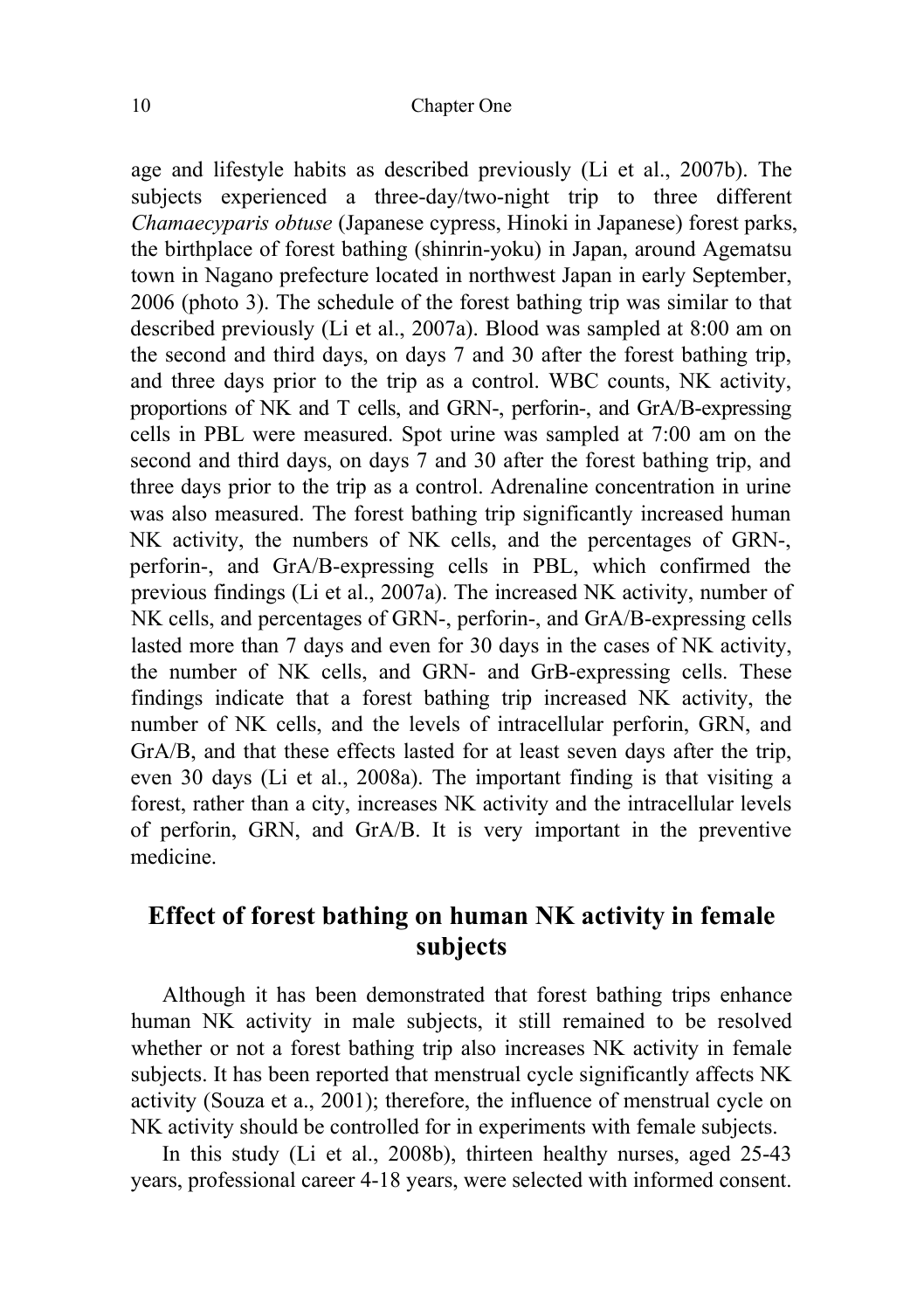#### Introduction of Forest Medicine-Effects of Forest Bathing/ Shinrin-Yoku on Human Health

None of the subjects had any signs or symptoms of infectious disease, used drugs that might affect immunological analysis, or were taking any medication at the time of the study. The subjects experienced a three-day/two-night trip to forest fields around Shinano town in Nagano prefecture located in northwest Japan in early September of 2007 (photo 4). The schedule of the forest bathing trip and blood/urine sampling was similar to that described previously (Li et al., 2007a, 2008a). WBC counts, NK activity, numbers of NK and T cells, and GRN, perforin, and GrA/B-expressing lymphocytes in the blood samples, the concentrations of estradiol and progesterone in serum, the concentrations of adrenaline and noradrenaline in urine were measured. The same control measurements were made before the trip on a normal working day. Blood was sampled at 8:00 am on all days. The concentrations of phytoncides in the forests were also measured. The forest bathing trip significantly increased NK activity and the positive rates of NK, perforin-, GRN-, and GrA/B-expressing cells. The increased NK activity and the positive rates of NK, perforin, GRN, and GrA/B-expressing cells lasted for more than seven days after the trip (Li et al., 2008b), which confirmed the previous findings in male subjects (Li et al., 2008a). Phytoncides, such as α-pinene and β-pinene were detected in forest air. These findings indicate that a forest bathing trip also increased NK activity, the number of NK cells, and the levels of intracellular anti-cancer proteins in female subjects, and that this effect lasted for at least seven days after the trip.

It has been reported that the menstrual cycle and the levels of estradiol and progesterone in serum may affect human NK activity in female subjects (Roszkowski et al., 1997, Souza et a., 2001, Szekeres-Bartho et al., 2005). To control for the influence of menstrual cycle on NK activity, a questionnaire was administered to obtain information on the menstrual cycle of the subjects. The ratios of subjects who were in the follicular phase during the experiment were 5/13, 6/13, 6/13, 7/13, and 6/13 on the day before the trip, days 1 and 2 during the trip, and days 7 and 30 after the trip, respectively, indicating that there was no significant difference in the proportion of the menstrual cycles of the subjects between the different days. This suggests that the menstrual cycle had a similar influence on the average of NK activity on the different days. In addition, there was no significant difference in the concentrations of estradiol and progesterone in the serum in the days before, during, and after the forest bathing trip, indicating that estradiol and progesterone had a similar effect on NK activity on different days in the subjects in this case (Li et al., 2008b).

Many factors, including circadian variation (Angeli, 1992), physical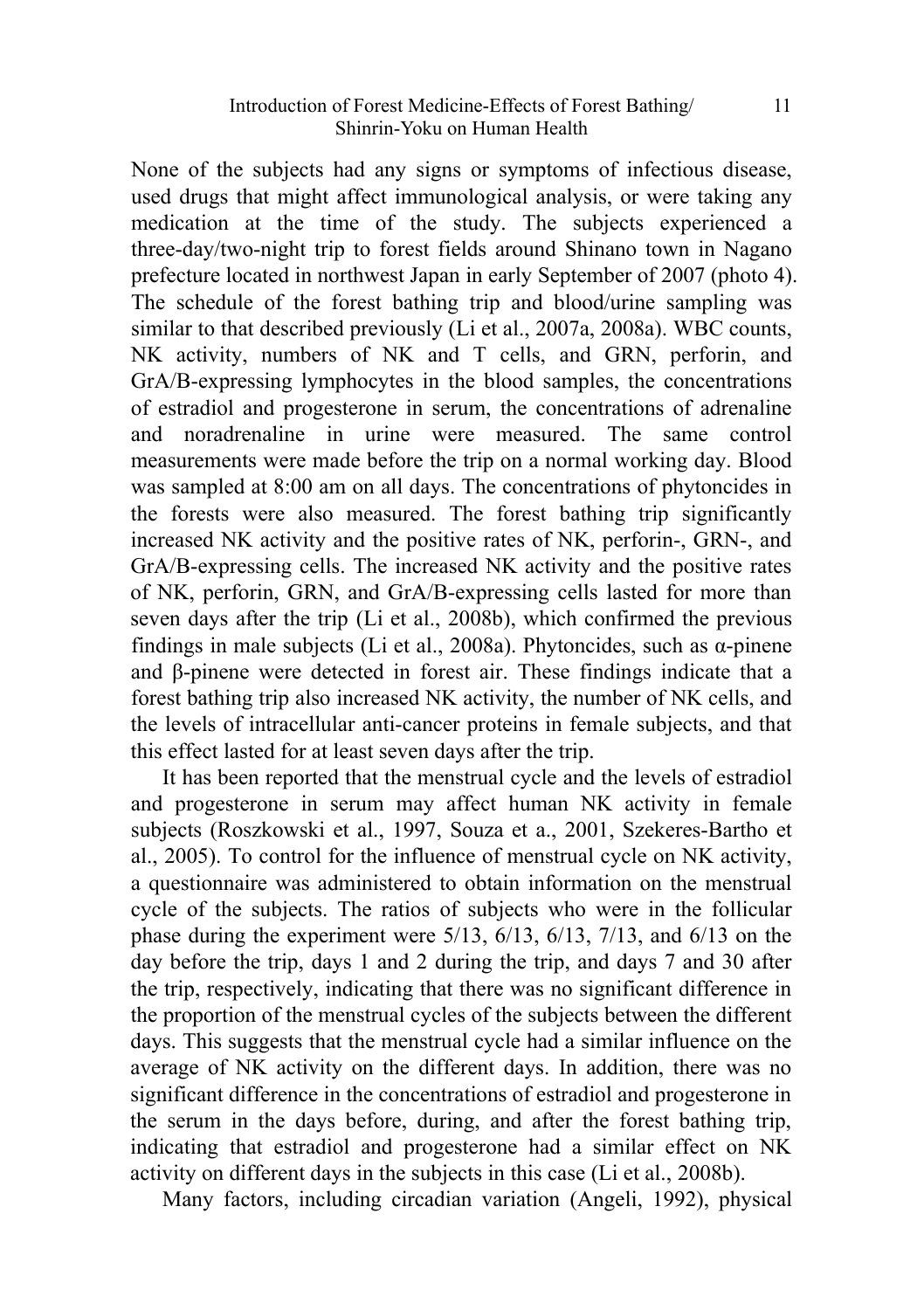exercise (Ochshorn-Adelson et al., 1994), and alcohol consumption (Ochshorn-Adelson et al., 1994, Li et al., 2007b) can affect human NK activity. In order to control for the effect of circadian rhythm on NK activity, blood was sampled at 8:00 am on all days (Li et al., 2007a, 2008ab, 2009, 2010). To control for the effect of physical exercise on NK activity, the walking steps during the trips were limited to the average normal workday distances as monitored by a pedometer. The levels of physical activity among all trips were also matched. To control for the effect of alcohol on NK activity, the subjects did not consume alcohol for two days before blood was drawn during the study period for both trips including before the trips and after the trips on days 7 and 30.

#### **A day trip to a forest park also increased human NK activity**

Although a three-day/two-night forest bathing enhanced human NK activity, the number of NK cells, and intracellular anti-cancer proteins in lymphocytes, it is not clear whether a day trip to a forest park also increases human NK activity. We found that a day trip to a forest park also increased human NK activity and the expression of anti-cancer proteins in male subjects (Li et al., 2010). In this study, twelve healthy male subjects, aged 35-53 years, were selected after giving informed consent. The subjects experienced a day trip to a forest park in the suburbs of Tokyo. They walked for two hours in the morning and afternoon, respectively, in the forest park on Sunday. Blood and urine were sampled the following morning and again seven days after the trip. The NK activity, numbers of NK and T cells, and GRN, perforin, and GrA/B-expressing lymphocytes, the concentration of cortisol in blood samples, and the concentration of adrenaline in urine were measured. Similar measurements were made before the trip on a weekend day as the control. Phytoncide concentrations in the forest were measured. The day trip to the forest park significantly increased NK activity and the numbers of NK, perforin, GRN, and GrA/B-expressing cells while significantly decreasing the concentrations of cortisol in the blood and adrenaline in urine. The increased NK activity lasted for seven days after the trip. Phytoncides, such as isoprene, α-pinene and β-pinene, were detected in the forest air. These findings indicate that the day trip to the forest park also increased the NK activity, number of NK cells, and levels of intracellular anti-cancer proteins, and that this effect lasted for at least seven days after the trip. In fact, NK activity was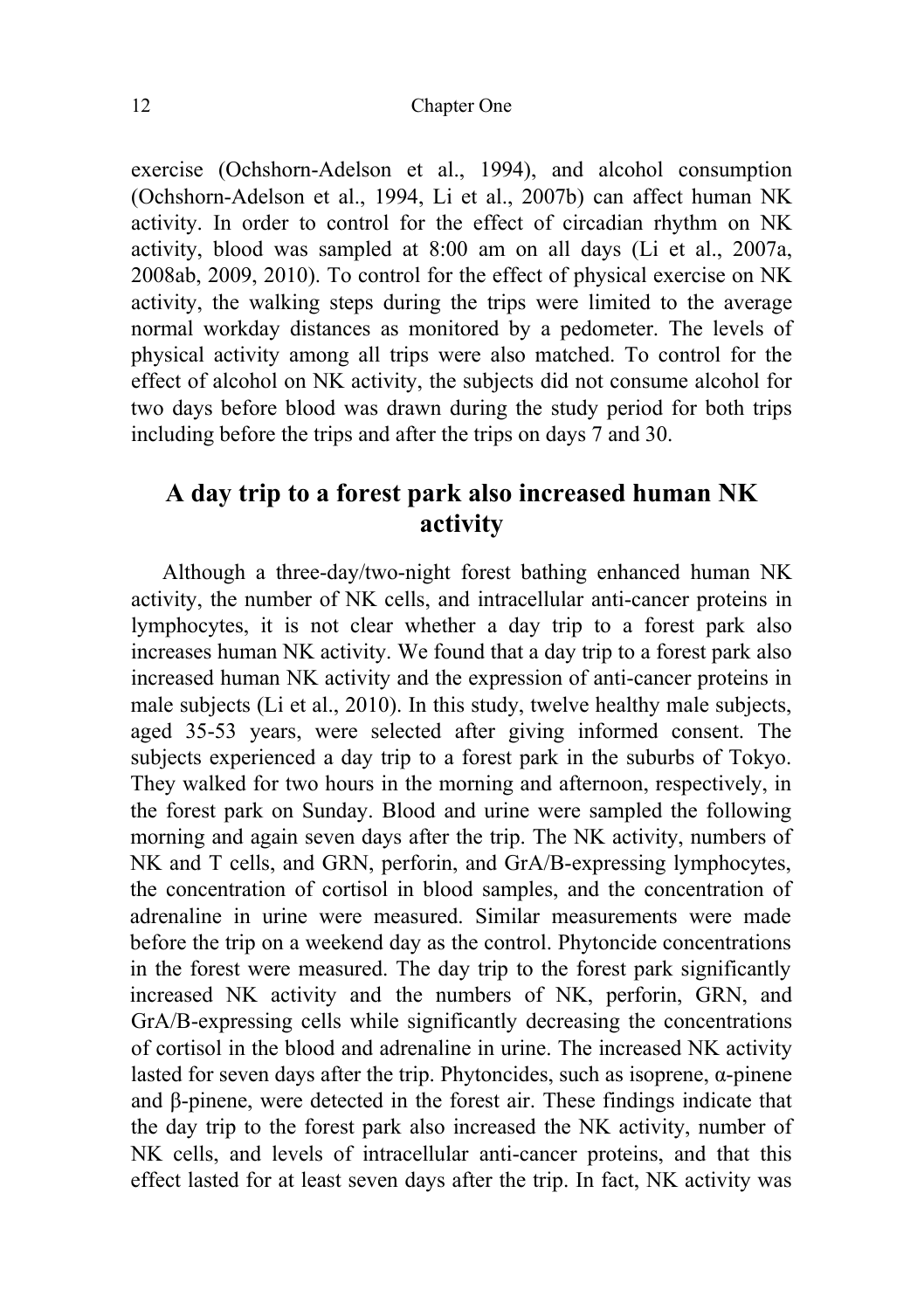increased after day 1 in three-day/two-night forest bathing (Li et al., 2007a, 2008ab); therefore, the day trip of forest bathing (Li et al., 2010) reproduced the previous findings (Li et al., 2007a, 2008ab).

The increased NK activity and anti-cancer proteins lasted for more than 7 days, even 30 days after the trip (Li, 2010, Li et al, 2007, 2008ab, 2010). This suggests that if people take a forest bathing trip once a month, they may be able to maintain a higher level of NK activity. This is very important in terms of health promotion and preventive medicine. NK cells are immune cells and play an important role in defense against bacteria, viruses and tumors. People with higher NK activity showed a lower incidence of cancers, whereas people with lower NK activity showed a higher incidence of cancers (Imai et al., 2000), indicating the importance of NK cell function on cancer prevention. Therefore, it suggests that forest bathing may have the preventive effect on cancers.

These findings indicate that forest therapy increased NK activity by the following pathways (Fig. 1) (Li 2010).

(1) Forest therapy directly acts on NK cells by phytoncides released from trees and induces increases in the number of NK cells and the levels of intracellular anti-cancer proteins such as perforin, GRN, and GrA/B.

(2) Forest therapy indirectly increases human NK activity, the number of NK cells and the levels of intracellular anti-cancer proteins by reducing stress hormones.

Because NK cells can kill tumor cells by releasing anti-cancer proteins, such as perforin, GRN, and GrA/B, and forest therapy increases NK activity and the intracellular level of anti-cancer proteins, the above findings suggest that forest therapy may have a preventive effect on cancer generation and development.

2. Forest bathing/Shinrin-yoku can reduce stress hormones, such as adrenaline, noradrenaline and cortisol and may contribute to stress management (Li et al., 2008ab, 2010, 2011). The concentrations of adrenaline and noradrenaline in urine have been used to evaluate work related stress in nurses (Brown et al., 2006) and lorry drivers (van der Beek et al., 1995), in which the subjects showed decreases in adrenaline and/or noradrenaline in urine with the lower stress.

3. Forest bathing/Shinrin-yoku can reduce systolic and diastolic blood pressures and heart rate and may have preventive effect on hypertension (Li et al., 2011, 2016, Ochiai et al., 2015a).

Many reports have found that forest environments reduced the levels of blood pressure in middle-aged subjects with high-normal blood pressure (Li et al, 2011, Mao et al., 2012, Ochiai et al., 2015, Ideno et al 2017, Yu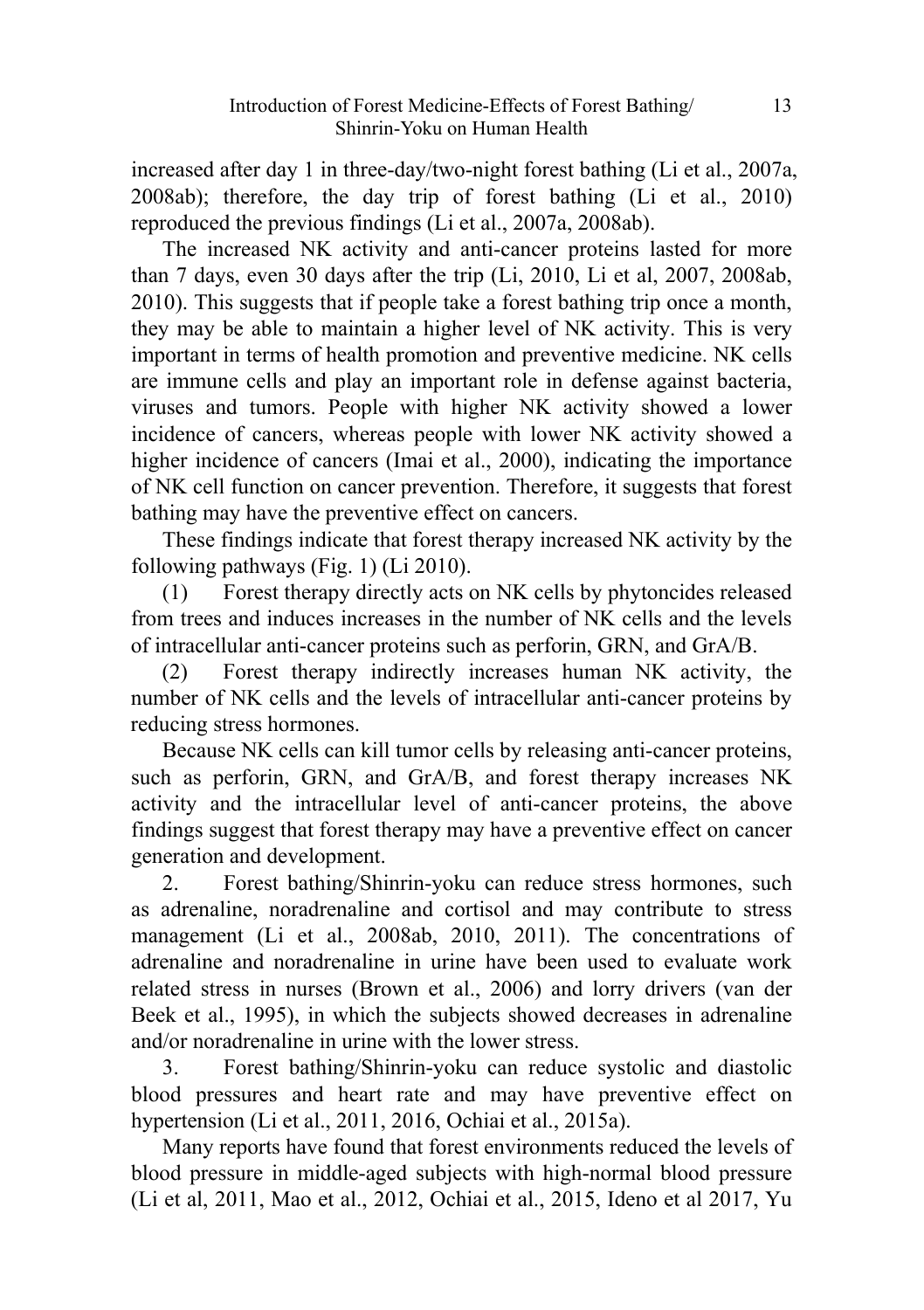et al., 2017).

Li et al. (2011) investigated the effects of forest environments on blood pressure in sixteen male subjects with higher blood pressure without taking antihypertensive drug (mean age: 57.4±11.6 years) after obtaining informed consent. The subjects took day trips to a forest park in the suburbs of Tokyo and to an urban area of Tokyo as a control in September 2010. On both trips, they walked for two hours in the morning and afternoon on a Sunday. Blood and urine were sampled on the morning before each trip and after each trip. Blood pressure was measured on the morning (0800) before each trip, at noon (1300), in the afternoon (1600) during each trip, and on the morning (0800) after each trip. As shown in Fig. 3, both systolic and diastolic blood pressure levels at noon (1300) in the forest park were significantly lower than those in the urban area. Moreover, the diastolic blood pressure level in the afternoon (1600) in the forest park was significantly lower than that in the urban area. However, there was no significant difference in both systolic and diastolic blood pressure levels before walking (0800) between the urban and forest. The reductions in blood pressure after walking in a forest environment were 7 mmHg for both SBP (from 141 to 134 mmHg), and DBP (from 86 to 79 mmHg). This suggests that walking in the forest park, but not in the urban area reduced blood pressure and that forest therapy has a potential preventive effect on hypertension.

Mao et al (2012) also found the beneficial effect of forest bathing on blood pressure. In this study, twenty-four elderly patients with essential hypertension were randomly divided into two groups of 12. One group was sent to a broad-leaved evergreen forest to experience a 7-day/7-night trip, and the other was sent to a city area in Hangzhou for control. Blood pressure indicators, cardiovascular disease-related pathological factors including endothelin-1, homocysteine, renin, angiotensinogen, angiotensin II, angiotensin II type 1 receptor, angiotensin II type 2 receptor as well as inflammatory cytokines interleukin-6 and tumor necrosis factor α were detected. As results, subjects who walked in the forest environment showed a significant reduction in blood pressure in comparison to that of the city group. The values for the bio-indicators in subjects exposed to the forest environment were also lower than those in the urban control group and the baseline levels of themselves. They concluded that forest bathing has therapeutic effects on human hypertension by inhibiting the renin-angiotensin system and inflammation. In addition, Ochiai et al (2015a) and Yu et al. (2017) also found that forest [bathing](https://www.ncbi.nlm.nih.gov/pubmed/25809507) can reduce blood pressure on [middle-aged](https://www.ncbi.nlm.nih.gov/pubmed/25809507) males with high-normal blood pressure.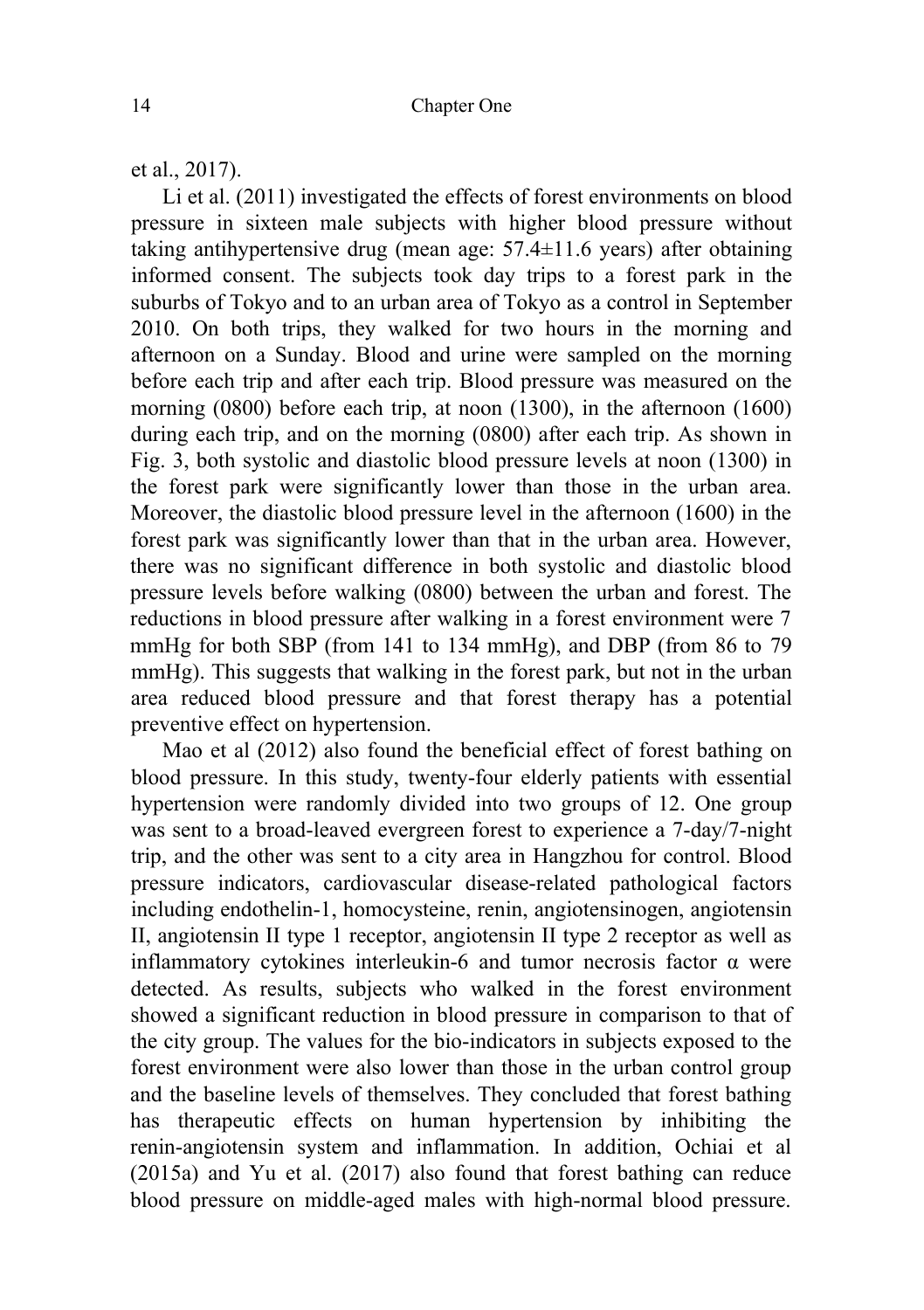#### Introduction of Forest Medicine-Effects of Forest Bathing/ Shinrin-Yoku on Human Health

Moreover, Ideno et al (2017) conducted a systematic review and meta-analysis including twenty trials involving 732 participants on the effect of Shinrin-yoku on the blood pressure. Both systolic and diastolic blood pressures of the forest environment was significantly lower than that of the non-forest environment showing a significant effect of Shinrin-yoku on reduction in blood pressure.

### **Mechanism of forest therapy on the effect of blood pressure**

As shown in Figure 4, forest therapy reduces blood pressure by the following mechanisms:

- 1) Forest therapy reduces blood pressure by reducing stress hormone levels, such as urinary adrenaline, urinary noradrenaline (Li et al., 2008ab, 2010, 2016), salivary cortisol (Park et al., 2010), and blood cortisol (Li et al., 2010) levels. It is well known that stress hormones such as adrenaline, noradrenaline and cortisol increase blood pressure level.
- 2) Forest therapy reduces blood pressure by reducing sympathetic nerve activity and by increasing parasympathetic nerve activity. Sympathetic nerve activity can be determined by measuring the levels of urinary adrenaline and/or noradrenaline (Moleman et al., 1992, Li et al., 2008ab), and there are significant correlations between blood pressure and urinary adrenaline and noradrenaline levels (Mena-Martín et al., 2006). In addition, many studies (Park et al. 2010, Ochiai et al 2015b, Li et al 2016) reported that forest viewing and walking in forests significantly reduced sympathetic nerve activity and increased parasympathetic nerve activity compared to performing the same activities in an urban environment. Taken together, walking in forest environments may reduce blood pressure by lowering the activity of the sympathetic nerve and increasing the activity of the parasympathetic nerve.
- 3) Forest therapy reduces blood pressure by inhibiting the renin-angiotensin system (Mao et al. 2012).
- 4. Forest bathing/Shinrin-yoku can increase the activity of parasympathetic nerve and reduce the activity of sympathetic nerve showing relaxing effects (psychologically calming effects) (Park et al., 2010, Tsunetsugu et al., 2010, Ochiai et al, 2015b, Song et al.,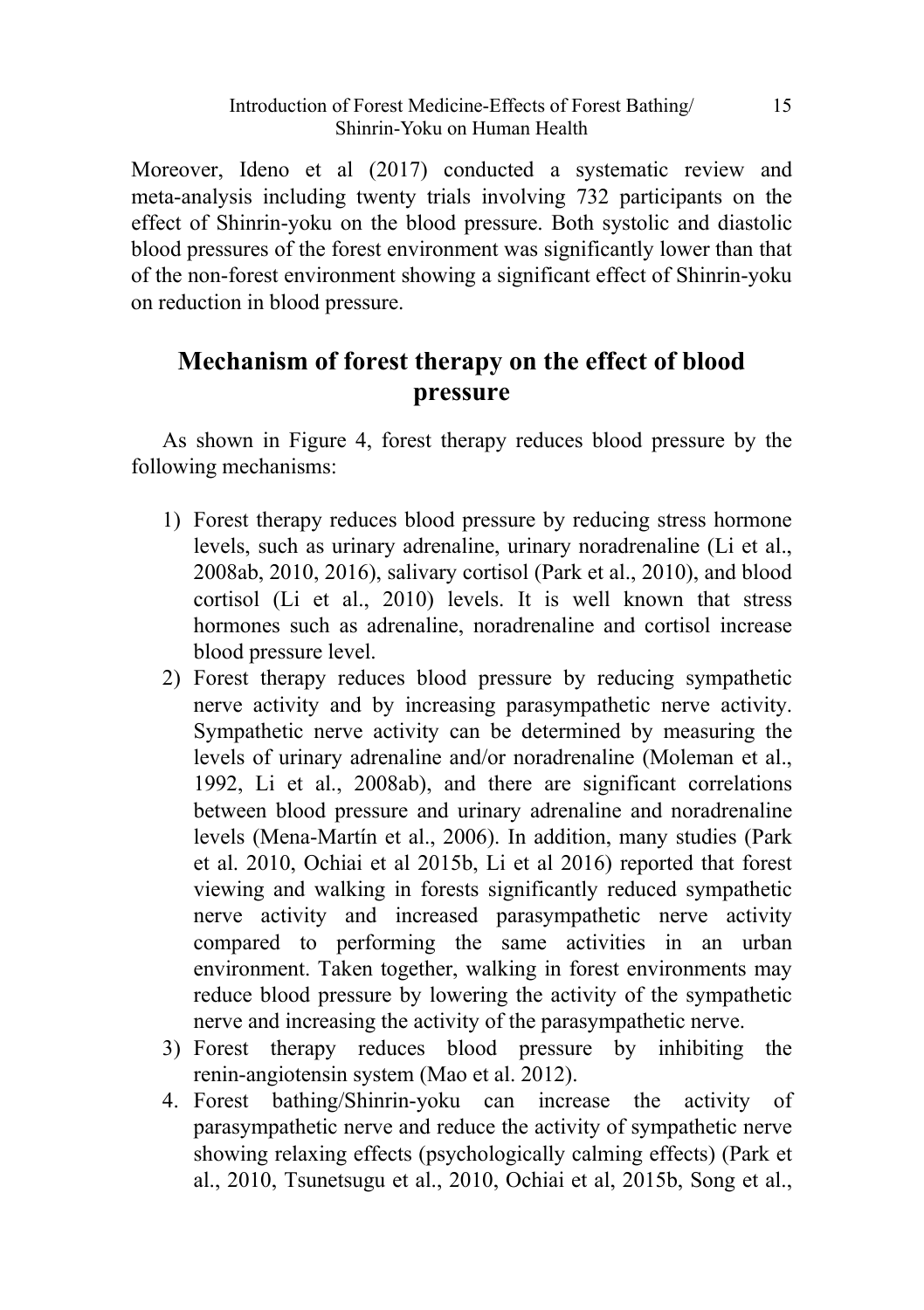2015, 2017, Li et al., 2016).

- 5. Forest bathing/Shinrin-yoku can reduce the symptoms for anxiety, depression, anger, fatigue and confusion and increased the vigor in the Profile of Mood States (POMS) test in both male and female subjects. In addition, forest bathing is particularly effective against mental stress (mental fatigue) (Li, 2012, Li et al, 2007, 2008b, 2010, 2016, Takayama et al., 2014, Park et al., 2010, Tsunetsugu et al., 2010, Ochiai et al, 2015b, Song et al., 2015, 2017). This suggests forest bathing has a preventive effect on those in a depressed state.
- 6. Forest bathing/Shinrin-yoku can improve sleep quality (Li, 2012, Morita et al., 2011).
- 7. Forest bathing/Shinrin-yoku can reduce blood sugar level in type 2 DM (diabetes mellitus) patients (Ohtsuka et al., 1998).
- 8. Forest bathing/Shinrin-yoku can increase the level of serum adiponectin. Adiponectin is a serum protein hormone specifically produced by adipose tissue. Studies have shown that lower blood adiponectin concentrations are associated with several metabolic disorders, including obesity, type 2 DM (diabetes mellitus), cardiovascular disease, and metabolic syndrome (Li et al, 2011). Recent studies have suggested that adiponectin shows anti-tumorigenesis activity in several cancers, including prostate, breast, endometrial, brain, and colon cancer (Karnati et al., 2017, Otani et al., 2017).
- 9. Forest bathing/Shinrin-yoku significantly increase serum dehydroepiandrosterone sulfate (DHEA-S) levels (Li et al., 2011). Levels of DHEA and DHEA-S, the major secretory products of the adrenal gland, decline dramatically with age, concurrent with the onset of degenerative changes and chronic diseases associated with aging (Bjørnerem et al., 2004, Tsai et al., 2006). Epidemiological evidence in humans suggests that DHEA-S has cardioprotective, antiobesity, and antidiabetic properties (Tsai et al., 2006).
- 10.It has been reported that people living in areas with lower forest coverage have significantly higher standardized mortality ratios (SMRs) of cancer than people living in areas with higher forest coverage. There are significant inverse correlations between the percentage of forest coverage and the SMRs of lung, breast, and uterine cancers in females, and the SMRs of prostate, kidney, and colon cancers in males in all prefectures in Japan, even after the effects of smoking and socioeconomic status are factored in. These findings indicate that increased forest coverage may partially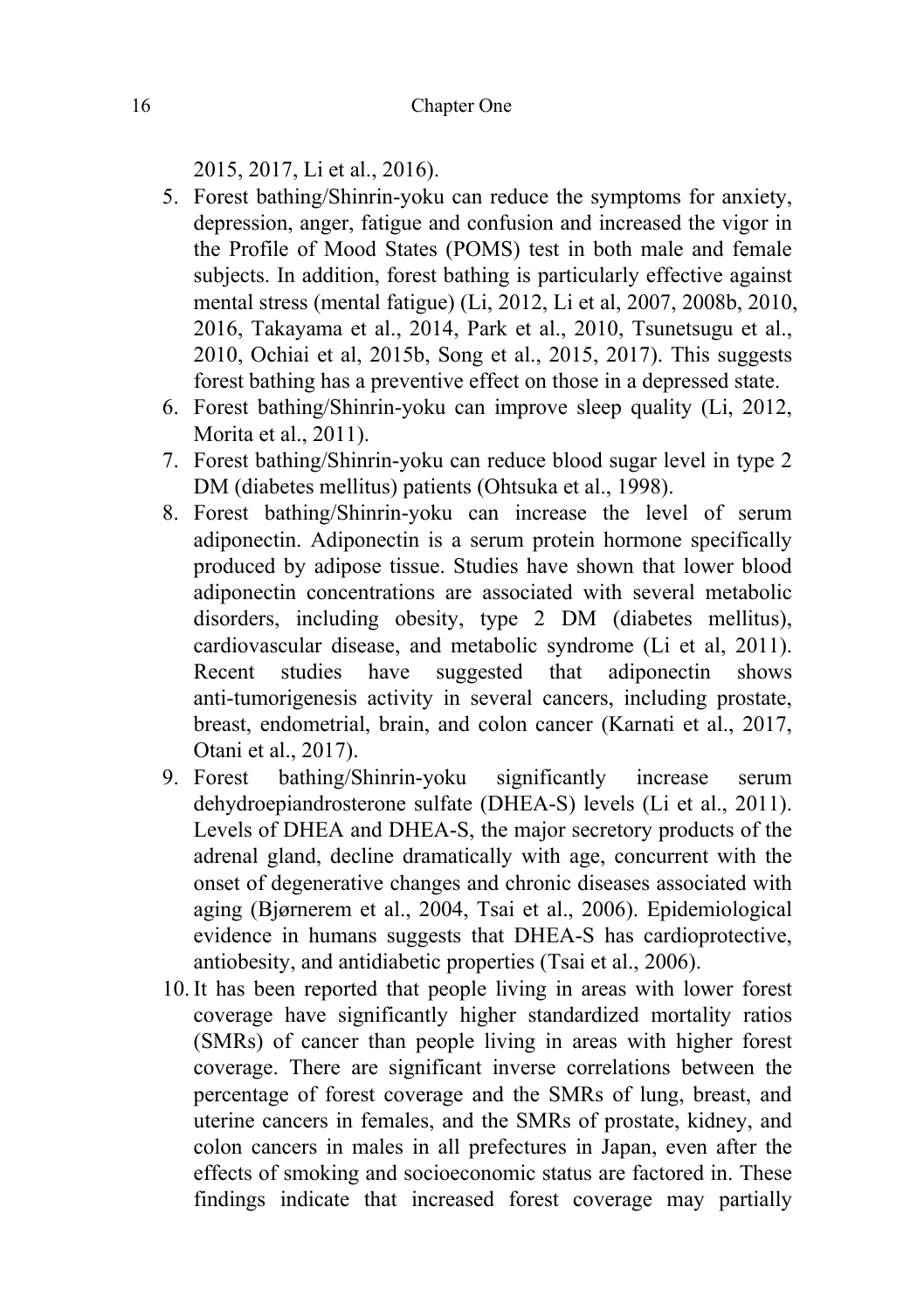contribute to a decrease in mortality due to cancer in Japan (Li et al., 2008c).

- 11. Phytoncides released from trees significantly increased human NK activity in vitro in a dose-dependent manner and significantly increased the intracellular levels of perforin, GrA, and GRN in human NK cells (Li et al., 2006).
- 12. Phytoncide exposure significantly increased human NK activity and the numbers of NK, perforin, GRN, and GrA/B-expressing cells, and significantly decreased the concentrations of adrenaline and noradrenaline in urine. These findings indicate that phytoncide exposure and decreased stress hormone levels may partially contribute to increased NK activity (Li et al., 2009).
- 13.It has been reported that stress may induce and/or exacerbate many lifestyle-related diseases, such as cancers, hypertension, ischemic heart disease, gastrointestinal ulcer, and depression (Li and Kawada 2014). Forest therapy can reduce stress hormone levels, such as urinary adrenaline, urinary noradrenaline (Li et al., 2008ab, 2010, 2016), salivary cortisol (Park et al., 2010), and blood cortisol (Li et al., 2010) levels suggesting that forest therapy may have preventive effects on lifestyle-related diseases mediated by reducing the stress hormones.

Why did the forest environment affect human health? What kind of factors in the forest environment contribute to beneficial effects on human health? The quiet atmosphere, beautiful scenery, mild climate, special good smell, and fresh, clean air in forests contribute to the effects. It is the total effect from all five senses: senses of sight, smell, hearing, touch and taste. In fact, sense of smell by breathing in volatile organic substances, called phytoncides from trees, such as α-pinene and limonene has a bigger effect (Li et al., 2006, 2009).

The forest environment includes the following factors:

- 1. Physical factors: air temperature, humidity, illuminance, radiant heat, air current (wind velocity), sounds (the sound of a waterfall, the whispering of the wind in the trees), and so on (Li, 2012).
- 2. Chemical factors: volatile organic compounds derived from plants (trees), such as alpha-pinene and limonene, which are terpenes including hemiterpenes, monoterpenes, [sesquiterpenes,](http://en.wikipedia.org/wiki/Sesquiterpenes) and [diterpenes,](http://en.wikipedia.org/wiki/Diterpenes) also called phytoncides (Li, 2012, Li et al., 2006, 2007, 2008ab, 2009).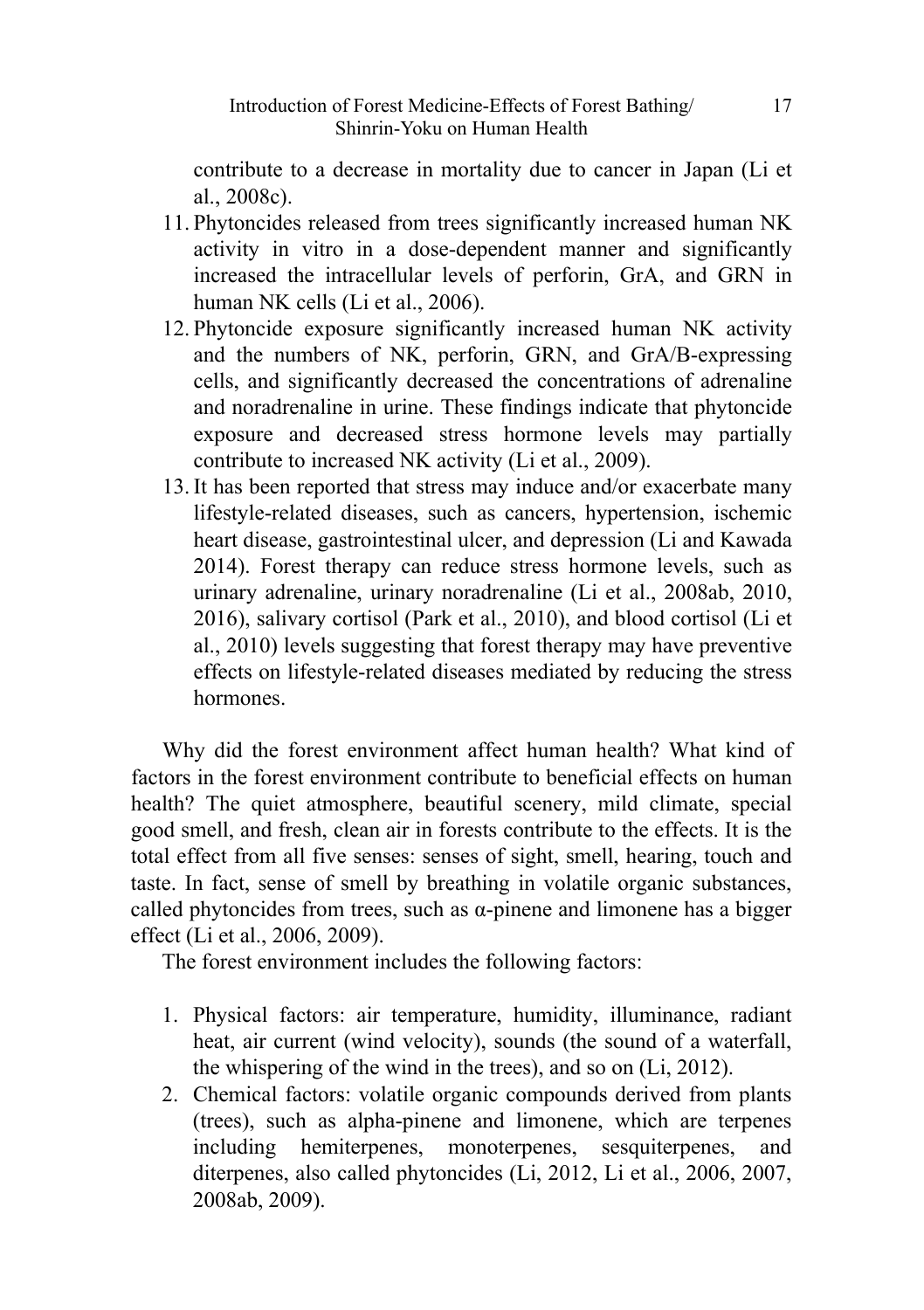#### 18 Chapter One

3. Psychological factors: those factors reflecting the subjective evaluation of forest environments such as hot/cold, light/dark, tense/relaxed, beautiful/ugly, good/bad, relaxing/stimulating, quiet/noisy, and plain/colorful (Li, 2012). Semantic Differential (SD) is usually used to evaluate the psychological responses to forest environments. The technique was originally developed to measure affective responses to stimulus words and concepts in terms of ratings of bipolar scales defined with adjectives on each end (Osgood, 1962). The SD methodology is considered a simple, economical means of obtaining data on emotional reactions that could be used in many different situations or cultural contexts.

Forest Medicine should investigate the effect of forest environments on human health from the following two perspectives:

(1) Data/evidence obtained from experimental studies including field investigations and laboratory experiments, i.e., investigations on the effect of walking in forests and natural environments on psycho-neuro-endocrino-immunology. These experiments study the effect of forest environments on the central nervous system (prefrontal cerebral activity, functional MRI), the sympathetic and parasympathetic nervous systems (blood pressure, heart rate variability), psychological responses (the POMS test), the endocrine system (stress hormones such as cortisol, adrenaline and noradrenaline), and the immune system (NK activity, intracellular anti-cancer proteins in NK cells) determined by physiological, biological, biochemical, psychological, and immunological methods (Li, 2012, Li et al, 2007, 2008bc, 2010, 2016, Bratman et al., 2015). Recent technological developments have enabled us to conduct the above investigations in a forest field.

(2) Data/evidence obtained from epidemiological studies, i.e., investigations on the effect of exposure to forests and natural environments (green space) on human health, the morbidity and mortality rates of diseases (Li et al., 2008c, Mitchell and Popham, 2008, Barton and Pretty, 2010, Kardan et al., 2015).

#### **Forest Medicine in the future**

In 2007, the Japanese Society of Forest Medicine was established for the purpose to support the Forest Medicine research in Japan [\(http://forest-medicine.com/\)](http://forest-medicine.com/). In 2010, the International Society of Nature and Forest Medicine **(**INFOM) was established for the purpose to support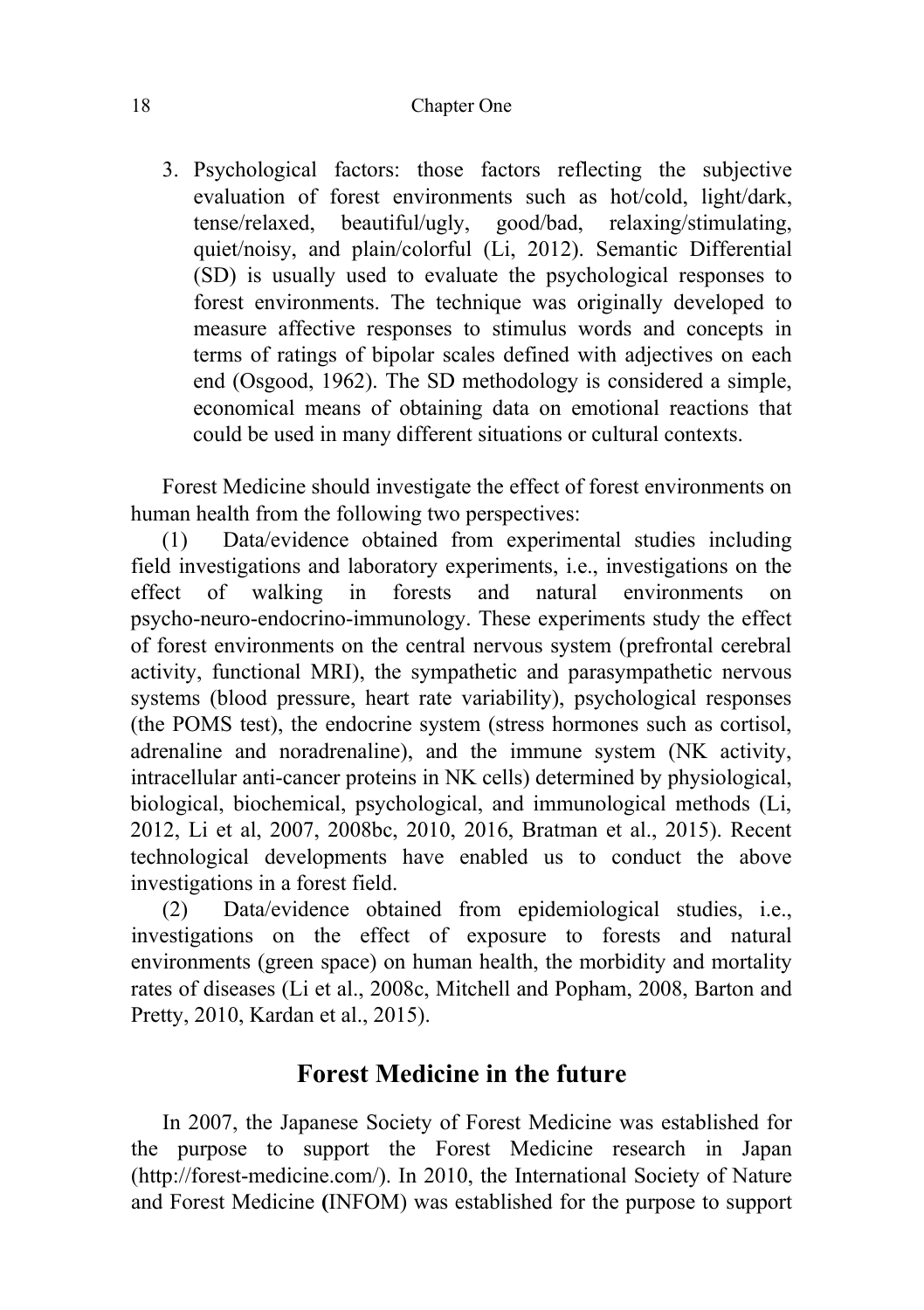the Forest Medicine research and expand the philosophy and concept of Forest Medicine in the world [\(http://infom.org\)](http://infom.org/).

Based on the above background, I would like to propose the following international collaborations on Forest Medicine in the future.

- 1. To expand the philosophy and concept of Forest Medicine over the world.
- 2. To verify the preventive effects of Forest Medicine on lifestyle-related diseases in the world.
- 3. To establish an international accreditation system for Forest Medicine specialist and Forest Therapist.
- 4. To establish the Shinrin-yoku/Forest bathing as a treatment for some lifestyle-related diseases.
- 5. To incorporate the Forest Medicine into rehabilitation and physical Medicine.

### **References**

- Anderson A. [Technostress.](https://www.ncbi.nlm.nih.gov/pubmed/4033790) Another Japanese discovery. Nature. 1985; 5-11;317(6032):6.
- Angeli A. [Circadian](http://www.ncbi.nlm.nih.gov/pubmed/1478118?ordinalpos=3&itool=EntrezSystem2.PEntrez.Pubmed.Pubmed_ResultsPanel.Pubmed_DefaultReportPanel.Pubmed_RVDocSum) rhythms of human NK cell activity. Chronobiologia. 1992; 19: 195-8.
- Barton J and Pretty J. What is the Best Dose of Nature and Green Exercise for Improving Mental Health? A Multi-Study Analysis. [Environ](javascript:AL_get(this,%20) Sci [Technol.](javascript:AL_get(this,%20) 2010;44:3947-55.
- [Bjørnerem](http://www.ncbi.nlm.nih.gov/pubmed?term=%22Bj%C3%B8rnerem%20A%22%5BAuthor%5D) A, [Straume](http://www.ncbi.nlm.nih.gov/pubmed?term=%22Straume%20B%22%5BAuthor%5D) B, [Midtby](http://www.ncbi.nlm.nih.gov/pubmed?term=%22Midtby%20M%22%5BAuthor%5D) M, [Fønnebø](http://www.ncbi.nlm.nih.gov/pubmed?term=%22F%C3%B8nneb%C3%B8%20V%22%5BAuthor%5D) V, [Sundsfjord](http://www.ncbi.nlm.nih.gov/pubmed?term=%22Sundsfjord%20J%22%5BAuthor%5D) J, [Svartberg](http://www.ncbi.nlm.nih.gov/pubmed?term=%22Svartberg%20J%22%5BAuthor%5D) [J,](http://www.ncbi.nlm.nih.gov/pubmed?term=%22Svartberg%20J%22%5BAuthor%5D) [Acharya](http://www.ncbi.nlm.nih.gov/pubmed?term=%22Acharya%20G%22%5BAuthor%5D) G, [Oian](http://www.ncbi.nlm.nih.gov/pubmed?term=%22Oian%20P%22%5BAuthor%5D) P, [Berntsen](http://www.ncbi.nlm.nih.gov/pubmed?term=%22Berntsen%20GK%22%5BAuthor%5D) GK. Endogenous sex hormones in relation to age, sex, lifestyle factors, and chronic diseases in a general population: The Tromso Study, J Clin Endocrinol Metab 2004; 89: 6039–6047.
- Bratman GN, Hamilton JP, Hahn KS, Daily GC, Gross JJ. [Nature](https://www.ncbi.nlm.nih.gov/pubmed/26124129) experience reduces [rumination](https://www.ncbi.nlm.nih.gov/pubmed/26124129) and subgenual prefrontal cortex [activation.](https://www.ncbi.nlm.nih.gov/pubmed/26124129) Proc Natl Acad Sci U S A. 2015;112(28):8567-72.
- Han JW, Choi H, Jeon YH, Yoon CH, Woo JM, Kim W. The [Effects](https://www.ncbi.nlm.nih.gov/pubmed/26927141) of Forest Therapy on Coping with Chronic [Widespread](https://www.ncbi.nlm.nih.gov/pubmed/26927141) Pain: Physiological and [Psychological](https://www.ncbi.nlm.nih.gov/pubmed/26927141) Differences between Participants in a Forest Therapy [Program](https://www.ncbi.nlm.nih.gov/pubmed/26927141) and a Control Group. Int J Environ Res Public Health. 2016;13(3), 1-13.
- Ideno Y, Hayashi K, Abe Y, Ueda K, Iso H, Noda M, Lee JS, Suzuki S. Blood [pressure-lowering](https://www.ncbi.nlm.nih.gov/pubmed/28814305) effect of Shinrin-yoku (Forest bathing): a